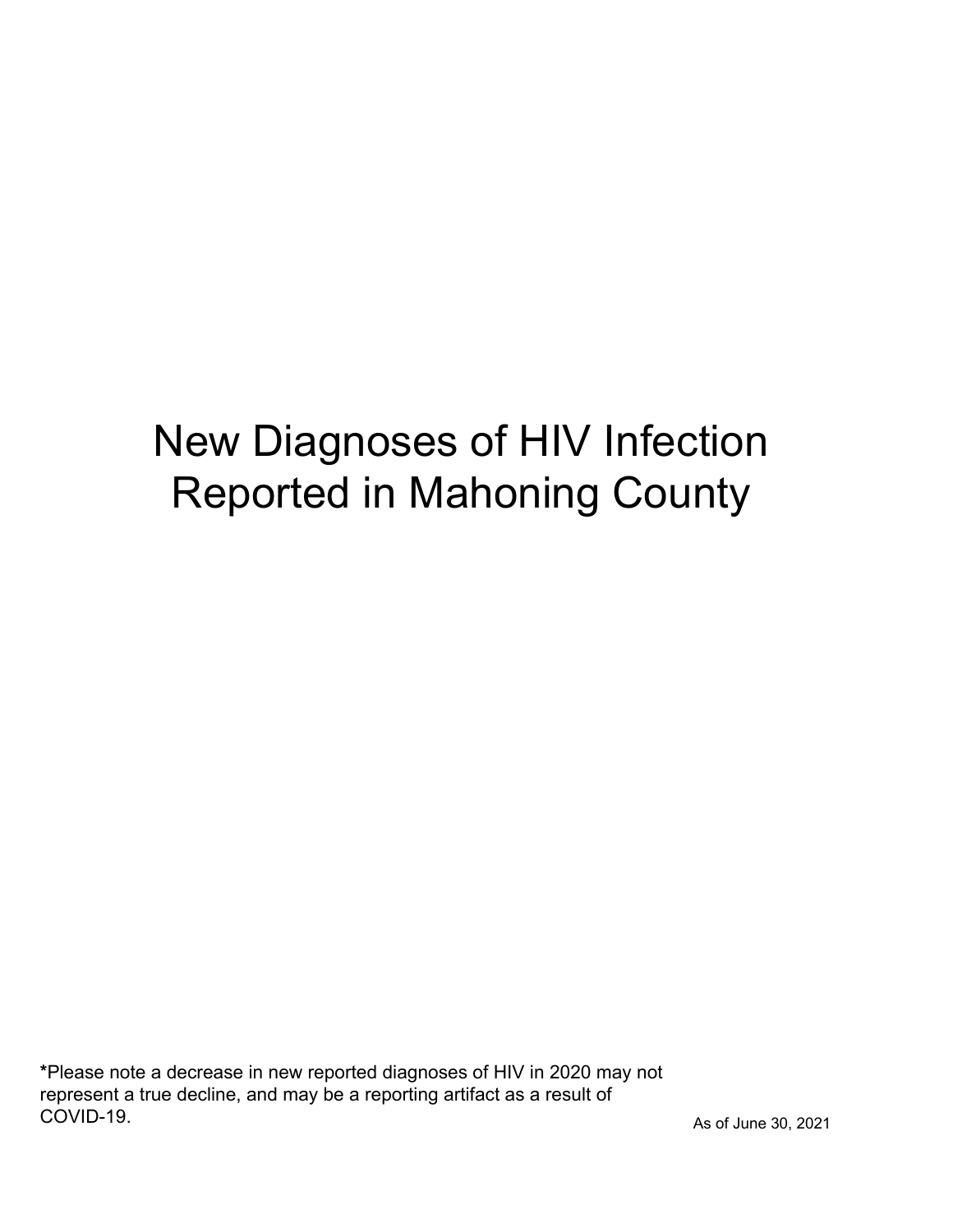#### **Reported new diagnoses of HIV infection in 2020 by disease status and selected characteristics, Mahoning County**

|                                              |                   | 2020 diagnosis of HIV    |      |                |                       |                          | <b>Disease Status</b> |              |             |
|----------------------------------------------|-------------------|--------------------------|------|----------------|-----------------------|--------------------------|-----------------------|--------------|-------------|
|                                              |                   | infection                |      |                | <b>HIV (not AIDS)</b> |                          | HIV & later AIDS      |              | <b>AIDS</b> |
| Characteristic                               | Rate <sup>a</sup> | No.                      | $\%$ | No.            | $\%$                  | No.                      | $\%$                  | No.          | $\%$        |
| Sex at birth                                 |                   |                          |      |                |                       |                          |                       |              |             |
| Males                                        | 18.0              | 20                       | 95%  | 14             | 93%                   | 5                        | 100%                  | 1            | 100%        |
| Females                                      | $\star$           | $\mathbf{1}$             | 5%   | $\mathbf{1}$   | 7%                    |                          |                       |              |             |
| Age at diagnosis (yr)                        |                   |                          |      |                |                       |                          |                       |              |             |
| $<13$                                        | $\star$           |                          |      |                |                       |                          |                       |              |             |
| 13-14                                        | $\star$           | $\overline{\phantom{a}}$ |      |                |                       |                          |                       |              |             |
| 15-19                                        |                   | $\overline{\mathbf{c}}$  | 10%  | 1              | 7%                    | 1                        | 20%                   |              |             |
| 20-24                                        | $\star$           | $\overline{\mathbf{c}}$  | 10%  | 1              | 7%                    | 1                        | 20%                   |              |             |
| 25-29                                        | 48.1              | 7                        | 33%  | 5              | 33%                   | 1                        | 20%                   | 1            | 100%        |
| 30-34                                        | $\star$           | $\overline{a}$           |      | $\overline{a}$ |                       |                          |                       |              |             |
| 35-39                                        | $\star$           | $\overline{\mathbf{c}}$  | 10%  | 2              | 13%                   |                          |                       |              |             |
| 40-44                                        | $\star$           | $\overline{\mathbf{c}}$  | 10%  | 2              | 13%                   |                          |                       |              |             |
| 45-49                                        |                   | $\overline{a}$           | ÷,   | ÷,             |                       |                          |                       |              |             |
| 50-54                                        | $\star$           | 3                        | 14%  | 2              | 13%                   | 1                        | 20%                   |              |             |
| 55-64                                        |                   | $\overline{\mathbf{c}}$  | 10%  | 2              | 13%                   | ÷                        |                       |              |             |
| $65+$                                        | $\star$           | $\mathbf{1}$             | 5%   |                |                       | 1                        | 20%                   |              |             |
| Race/Ethnicity <sup>b</sup>                  |                   |                          |      |                |                       |                          |                       |              |             |
| American Indian/Alaska Native                | $\star$           |                          |      |                |                       |                          |                       |              |             |
| Asian/Pacific Islander                       | $\star$           |                          |      |                |                       |                          |                       |              |             |
| Black/African-American                       | 26.6              | 9                        | 43%  | 7              | 47%                   | 2                        | 40%                   |              |             |
| Hispanic/Latinx                              | $\star$           | $\overline{a}$           |      | ÷              |                       | $\overline{a}$           |                       |              |             |
| White                                        | 5.9               | 10                       | 48%  | $\overline{7}$ | 47%                   | 2                        | 40%                   | 1            | 100%        |
| Multi-Race                                   | $\star$           | $\overline{\mathbf{c}}$  | 10%  | 1              | 7%                    | 1                        | 20%                   |              |             |
| Race/Ethnicity <sup>b</sup> and Sex at birth |                   |                          |      |                |                       |                          |                       |              |             |
| American Indian/Alaska Native Males          | $^\star$          |                          |      |                |                       |                          |                       |              |             |
| American Indian/Alaska Native Females        | $^\star$          |                          |      |                |                       |                          |                       |              |             |
| Asian/Pacific Islander Males                 |                   |                          |      |                |                       |                          |                       |              |             |
| Asian/Pacific Islander Females               | $\star$           |                          |      |                |                       |                          |                       |              |             |
| Black/African-American Males                 | 49.4              | 8                        | 38%  | 6              | 40%                   | 2                        | 40%                   |              |             |
| Black/African-American Females               | $\star$           | $\mathbf{1}$             | 5%   | 1              | 7%                    | ٠                        |                       |              |             |
| Hispanic/Latino Males                        | $\star$           |                          |      |                |                       |                          |                       |              |             |
| Hispanic/Latina Females                      | $\star$           |                          |      |                |                       |                          |                       |              |             |
| <b>White Males</b>                           | 12.1              | 10                       | 48%  | 7              | 47%                   | $\overline{c}$           | 40%                   | $\mathbf{1}$ | 100%        |
| <b>White Females</b>                         | $\star$           | ÷,                       |      |                | $\overline{a}$        | $\overline{a}$           |                       |              |             |
| Multi-Race Males                             | $\star$           | $\boldsymbol{2}$         | 10%  | $\mathbf{1}$   | $7\%$                 | 1                        | 20%                   |              |             |
| Multi-Race Females                           | $\star$           | $\overline{a}$           |      |                |                       | $\overline{\phantom{a}}$ |                       |              |             |
| <b>Total</b>                                 | 9.3               | 21                       |      | 15             |                       | 5                        |                       | 1            |             |

Notes:

Reported new diagnoses of HIV infection include persons with a diagnosis of HIV (not AIDS), a diagnosis of HIV and an AIDS diagnosis within 12 months (HIV & later AIDS), and concurrent diagnoses of HIV and AIDS (AIDS) who were residents of Ohio at time of initial diagnosis.

Asterisk (\*) indicates rate not calculated for case count <5 due to unstable rates. Dash (-) indicates no cases were reported for the given category.

<sup>a</sup>The rate is the number of persons with a reported diagnosis of HIV infection per 100,000 population calculated using 2020 U.S. Census estimates.

ᵇ Hispanics/Latinx may be of any race. Persons with a race of American Indian/Alaska Native, Asian/Pacific Islander, Black/African-American, White, or Multi-Race are not-Hispanic. Asian/Pacific Islander includes Native Hawaiians.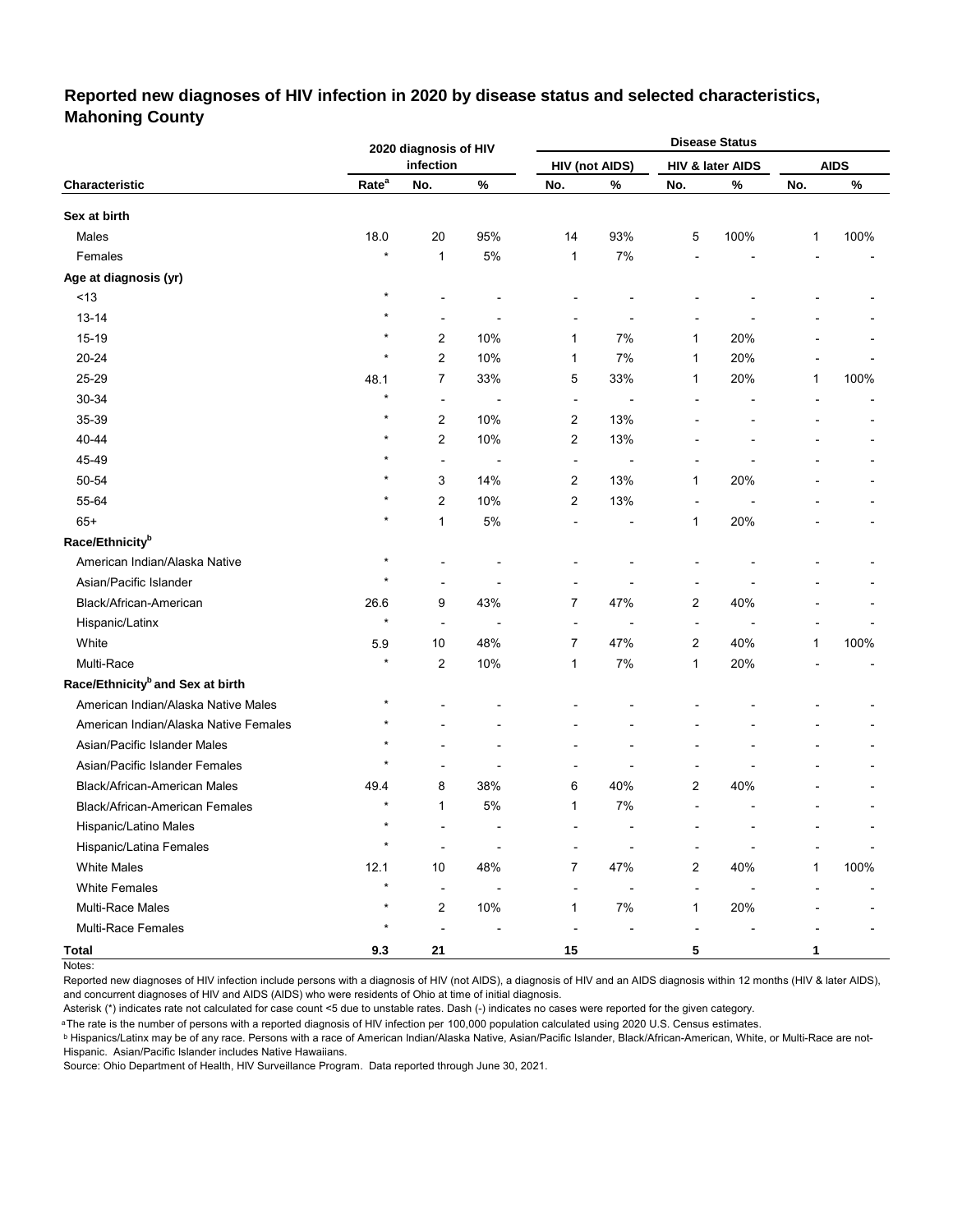## **Reported new diagnoses of HIV infection in 2020 by disease status and transmission category, Mahoning County**

|                                          |                          | 2020 diagnosis of        |                          | <b>Disease Status</b> |                          |                          |                          |             |  |
|------------------------------------------|--------------------------|--------------------------|--------------------------|-----------------------|--------------------------|--------------------------|--------------------------|-------------|--|
|                                          |                          | <b>HIV infection</b>     |                          | <b>HIV (not AIDS)</b> |                          | HIV & later AIDS         |                          | <b>AIDS</b> |  |
| <b>Transmission Category<sup>a</sup></b> | No.                      | %                        | No.                      | ℅                     | No.                      | %                        | No.                      | %           |  |
| Male adult or adolescent                 |                          |                          |                          |                       |                          |                          |                          |             |  |
| Male-to-male sexual contact              | 13                       | 65%                      | 9                        | 64%                   | 3                        | 60%                      | 1                        | 100%        |  |
| Injection drug use (IDU)                 |                          | $\overline{\phantom{0}}$ | $\overline{\phantom{0}}$ | ٠                     | $\blacksquare$           | $\overline{\phantom{0}}$ |                          |             |  |
| Male-to-male sexual contact and IDU      | $\overline{\phantom{a}}$ | ٠                        | $\blacksquare$           | ٠                     | $\overline{\phantom{a}}$ | $\overline{\phantom{a}}$ |                          |             |  |
| Heterosexual contact                     | 1                        | 5%                       | 1                        | 7%                    | $\overline{\phantom{a}}$ | ٠                        |                          |             |  |
| Other/unknown                            | 6                        | 30%                      | 4                        | 29%                   | 2                        | 40%                      |                          |             |  |
| Subtotal                                 | 20                       | 100%                     | 14                       | 100%                  | 5                        | 100%                     | 1                        | 100%        |  |
| Female adult or adolescent               |                          |                          |                          |                       |                          |                          |                          |             |  |
| Injection drug use                       | $\overline{\phantom{a}}$ |                          | $\blacksquare$           |                       |                          |                          |                          |             |  |
| Heterosexual contact                     | 1                        | 100%                     | 1                        | 100%                  | $\overline{\phantom{0}}$ | $\overline{\phantom{0}}$ |                          |             |  |
| Other/unknown                            |                          | ۰                        | $\blacksquare$           | ٠                     | $\overline{\phantom{a}}$ | $\blacksquare$           | $\overline{\phantom{a}}$ |             |  |
| Subtotal                                 | 1                        | 100%                     | 1                        | 100%                  |                          | $\overline{\phantom{0}}$ |                          |             |  |
| Child (<13 yrs at diagnosis)             |                          |                          |                          |                       |                          |                          |                          |             |  |
| Perinatal                                |                          |                          |                          |                       |                          |                          |                          |             |  |
| Other/unknown                            | $\overline{\phantom{a}}$ | $\blacksquare$           | $\overline{\phantom{a}}$ | ٠                     | $\blacksquare$           | $\overline{\phantom{0}}$ |                          |             |  |
| Subtotal                                 | $\overline{\phantom{a}}$ | ۰                        | $\blacksquare$           | ٠                     | $\blacksquare$           | $\overline{\phantom{0}}$ |                          |             |  |
| Total                                    | 21                       |                          | 15                       |                       | 5                        |                          |                          |             |  |

## **Reported new diagnoses of HIV infection in 2020 by disease status and exposure category, Mahoning County**

|                                                          |                          | 2020 diagnosis of        |                          |                          |                          | <b>Disease Status</b>       |                          |                          |
|----------------------------------------------------------|--------------------------|--------------------------|--------------------------|--------------------------|--------------------------|-----------------------------|--------------------------|--------------------------|
|                                                          |                          | <b>HIV</b> infection     |                          | <b>HIV (not AIDS)</b>    |                          | <b>HIV &amp; later AIDS</b> |                          | <b>AIDS</b>              |
| <b>Exposure Category</b> "                               | No.                      | %                        | No.                      | %                        | No.                      | %                           | No.                      | %                        |
| Male-to-male sexual contact only                         | 13                       | 62%                      | 9                        | 60%                      | 3                        | 60%                         |                          | 100%                     |
| Injection drug use (IDU) only                            |                          |                          | $\overline{\phantom{0}}$ |                          |                          | $\overline{\phantom{0}}$    |                          |                          |
| Heterosexual contact only                                |                          | 10%                      |                          | 13%                      | $\overline{\phantom{0}}$ | $\overline{\phantom{0}}$    |                          |                          |
| Male-to-male sexual contact & IDU                        |                          | $\overline{\phantom{0}}$ |                          | $\overline{\phantom{0}}$ | -                        | $\overline{\phantom{0}}$    | $\overline{\phantom{0}}$ | $\overline{\phantom{a}}$ |
| IDU & Heterosexual contact                               |                          |                          |                          |                          |                          |                             |                          |                          |
| Male-to-male sexual contact & Heterosexual contact       | $\overline{\phantom{0}}$ | -                        | -                        | $\overline{\phantom{0}}$ | -                        | $\overline{\phantom{0}}$    | $\overline{\phantom{a}}$ |                          |
| Male-to-male sexual contact & IDU & Heterosexual contact | -                        |                          |                          | -                        | -                        |                             |                          |                          |
| Perinatal exposure                                       | -                        |                          | $\overline{\phantom{a}}$ |                          | -                        |                             |                          |                          |
| Other/unknown                                            | 6                        | 29%                      | 4                        | 27%                      |                          | 40%                         |                          |                          |
| Total                                                    | 21                       |                          | 15                       |                          |                          |                             |                          |                          |

Notes:

Reported new diagnoses of HIV infection include persons with a diagnosis of HIV (not AIDS), a diagnosis of HIV and an AIDS diagnosis within 12 months (HIV & later AIDS), and concurrent diagnoses of HIV and AIDS (AIDS) who were residents of Ohio at time of initial diagnosis.

Dash (-) indicates no cases were reported for the given category.

a Transmission categories are mutually exclusive, hierarchical risk categories determined by the CDC and system-calculated using sex at birth and risk factor history to determine mode of transmission. A person with multiple risks is only represented in the highest category based on the CDC hierarchical algorithm. Thus, transgender women are included in the male-to-male sexual contact transmission category if assigned male at birth and risk factor history indicates sex with males. Please note this is for

the cateqorization of HIV transmission cateqories only and not to describe sexual orientation.<br>▷ Exposure categories are mutually exclusive risk categories. All possible combinations of risks are represented among exposu represented in the exposure category identifying all the reported ways in which that person may have been exposed to HIV.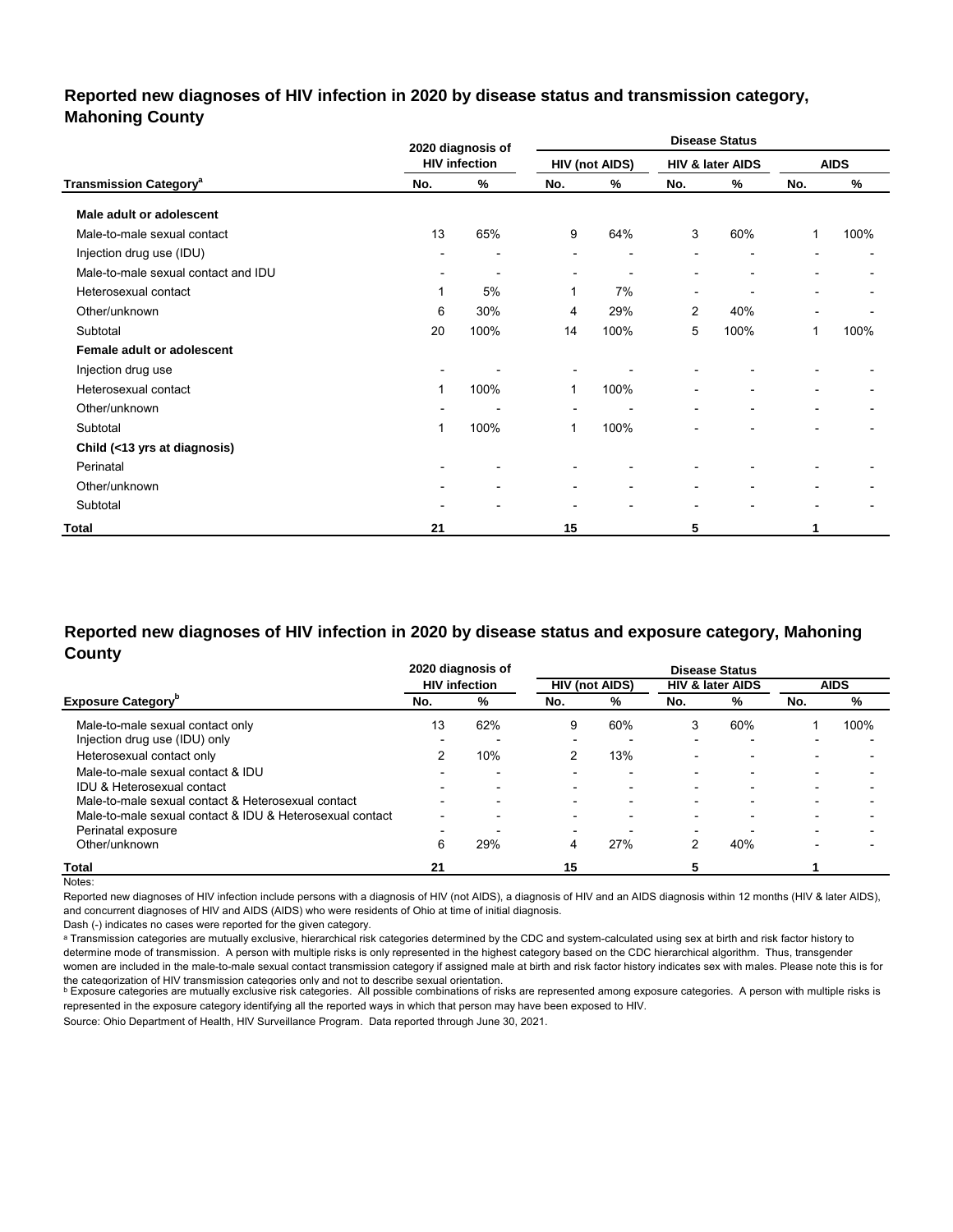|                       | American Indian/Alaska Native |     |                          | <b>Asian/Pacific Islander</b> |     |   | <b>Black/African-American</b> |          |     |                   | Hispanic/Latinx <sup>a</sup> |   |                   | White  |     |                   | <b>Multi-Race</b> |      |
|-----------------------|-------------------------------|-----|--------------------------|-------------------------------|-----|---|-------------------------------|----------|-----|-------------------|------------------------------|---|-------------------|--------|-----|-------------------|-------------------|------|
| Age at diagnosis (yr) | Rate <sup>b</sup>             | No. | %                        | Rate <sup>b</sup>             | No. | % | Rate <sup>b</sup>             | No.      | %   | Rate <sup>b</sup> | No.                          | % | Rate <sup>b</sup> | No.    | %   | Rate <sup>b</sup> | No.               | %    |
| ~13                   |                               |     |                          |                               |     |   |                               |          |     |                   |                              |   |                   |        |     |                   |                   |      |
| $13 - 14$             |                               |     |                          |                               |     |   |                               |          | 11% |                   |                              |   |                   |        | 10% |                   |                   |      |
| $15 - 19$             |                               |     | $\overline{\phantom{0}}$ |                               |     |   |                               |          | . . |                   |                              |   |                   |        |     |                   |                   |      |
| 20-24                 |                               |     |                          |                               |     |   |                               | ົ        | 22% |                   |                              |   |                   |        |     |                   |                   |      |
| 25-29                 |                               |     |                          |                               |     |   |                               |          | 22% |                   |                              |   |                   | 3      | 30% |                   | $\overline{2}$    | 100% |
| 30-34                 |                               |     |                          |                               |     |   |                               |          | -   |                   |                              |   |                   |        |     |                   |                   |      |
| 35-39                 |                               |     |                          |                               |     |   |                               | $\Omega$ | 22% |                   |                              |   |                   |        |     |                   |                   |      |
| 40-44                 |                               |     |                          |                               |     |   | $\star$                       |          | 11% |                   |                              |   | $\star$           |        | 10% |                   |                   |      |
| 45-49                 |                               |     |                          |                               |     |   |                               |          |     |                   |                              |   |                   |        |     |                   |                   |      |
| 50-54                 |                               |     |                          |                               |     |   |                               |          |     |                   |                              |   |                   | 3      | 30% |                   |                   |      |
| 55-64                 |                               |     |                          |                               |     |   |                               |          |     |                   |                              |   |                   | $\sim$ | 20% |                   |                   |      |
| $65+$                 |                               |     |                          |                               |     |   |                               |          | 11% |                   |                              |   |                   |        |     |                   |                   |      |
| Total                 |                               |     |                          |                               |     |   | 26.6                          |          |     |                   |                              |   | 5.9               | 10     |     |                   |                   |      |

Reported new diagnoses of HIV infection include persons with a diagnosis of HIV (not AIDS), a diagnosis of HIV and an AIDS diagnosis within 12 months (HIV & later AIDS), and concurrent diagnoses of HIV and AIDS (AIDS) who of initial diagnosis.

|                                           |                                            |   |                                  |                          |                                   |                          | 2020 diagnosis of HIV infection  |                          |                          |                          |                          |                          |
|-------------------------------------------|--------------------------------------------|---|----------------------------------|--------------------------|-----------------------------------|--------------------------|----------------------------------|--------------------------|--------------------------|--------------------------|--------------------------|--------------------------|
|                                           | American<br>Indian/Alaska<br><b>Native</b> |   | Asian/Pacific<br><b>Islander</b> |                          | <b>Black/African-</b><br>American |                          | Hispanic/<br>Latinx <sup>a</sup> |                          | White                    |                          | <b>Multi-Race</b>        |                          |
| <b>Transmission Category</b> <sup>c</sup> | No.                                        | % | No.                              | %                        | No.                               | %                        | No.                              | %                        | No.                      | %                        | No.                      | $\%$                     |
| Male adult or adolescent                  |                                            |   |                                  |                          |                                   |                          |                                  |                          |                          |                          |                          |                          |
| Male-to-male sexual contact               |                                            |   | $\overline{\phantom{0}}$         |                          | $5^{\circ}$                       | 63%                      | $\overline{\phantom{a}}$         | $\overline{\phantom{a}}$ | 6                        | 60%                      | 2                        | 100%                     |
| Injection drug use (IDU)                  |                                            |   | $\sim$                           |                          | $\overline{\phantom{a}}$          | $\overline{\phantom{a}}$ | $\overline{\phantom{a}}$         | $\overline{\phantom{0}}$ |                          | $\overline{\phantom{a}}$ |                          | $\overline{\phantom{0}}$ |
| Male-to-male sexual contact and IDU       |                                            |   | $\sim$                           | $\overline{\phantom{a}}$ | $\overline{\phantom{a}}$          |                          | $\overline{\phantom{a}}$         |                          |                          |                          |                          | $\overline{\phantom{a}}$ |
| Heterosexual contact                      |                                            |   | $\sim$                           | $\overline{\phantom{0}}$ | $\overline{\phantom{a}}$          | . .                      | $\overline{\phantom{a}}$         | $\overline{\phantom{0}}$ |                          | 10%                      | $\overline{\phantom{0}}$ | $\overline{\phantom{a}}$ |
| Other/unknown                             | $\overline{\phantom{0}}$                   |   | $\sim$                           | $\overline{\phantom{a}}$ | 3                                 | 38%                      | $\overline{\phantom{a}}$         | $\overline{\phantom{0}}$ | 3                        | 30%                      |                          | $\overline{\phantom{0}}$ |
| Subtotal                                  |                                            |   |                                  |                          | 8                                 | 100%                     |                                  |                          | 10                       | 100%                     | $\overline{2}$           | 100%                     |
| Female adult or adolescent                |                                            |   |                                  |                          |                                   |                          |                                  |                          |                          |                          |                          |                          |
| Injection drug use                        |                                            |   |                                  |                          |                                   |                          | $\overline{\phantom{0}}$         |                          |                          |                          |                          |                          |
| Heterosexual contact                      |                                            |   | $\sim$                           | $\overline{a}$           |                                   | 100%                     | $\overline{\phantom{0}}$         |                          |                          |                          | $\overline{\phantom{0}}$ | $\overline{\phantom{a}}$ |
| Other/unknown                             |                                            |   | $\sim$                           | $\overline{\phantom{a}}$ | $\overline{\phantom{0}}$          |                          | $\overline{\phantom{a}}$         | $\overline{\phantom{0}}$ | $\overline{\phantom{0}}$ |                          | $\overline{\phantom{a}}$ | $\overline{\phantom{a}}$ |
| Subtotal                                  |                                            |   | $\overline{\phantom{a}}$         |                          |                                   | 100%                     |                                  |                          |                          |                          |                          |                          |
| Child (<13 yrs at diagnosis)              |                                            |   |                                  |                          |                                   |                          |                                  |                          |                          |                          |                          |                          |
| Perinatal                                 |                                            |   |                                  |                          |                                   |                          | $\overline{\phantom{0}}$         |                          |                          |                          |                          |                          |
| Other/unknown                             |                                            |   | $\sim$                           |                          |                                   | $\overline{\phantom{0}}$ | $\overline{\phantom{a}}$         | $\overline{\phantom{0}}$ |                          |                          |                          |                          |
| Subtotal                                  |                                            |   | $\overline{\phantom{a}}$         |                          | $\overline{\phantom{0}}$          |                          | $\overline{\phantom{a}}$         |                          |                          |                          |                          |                          |
| Total                                     |                                            |   | $\overline{\phantom{0}}$         |                          | 9                                 |                          |                                  |                          | 10                       |                          | 2                        |                          |

© Transmission categories are mutually exclusive, hierarchical risk categories determined by the CDC and system-calculated using sex at birth and risk factor history to determine mode of transmission. A person with multip highest category based on the CDC hierarchical algorithm. Thus, transgender women are included in the male-to-male sexual contact transmission category if assigned male at birth and risk factor history indicates sex with m categorization of HIV transmission categories only and not to describe sexual orientation.

#### **Reported new diagnoses of HIV infection in 2020 by race/ethnicity and age at diagnosis, Mahoning County**

<sup>d</sup> Exposure categories are mutually exclusive risk categories. All possible combinations of risks are represented among exposure categories. A person with multiple risks is represented in the exposure category identifyin person may have been exposed to HIV.

#### **2020 diagnosis of HIV infection**

#### **Reported new diagnoses of HIV infection in 2020 by race/ethnicity and transmission category, Mahoning County**

Source: Ohio Department of Health, HIV Surveillance Program. Data reported through June 30, 2021.

|                                                          | American<br>Indian/Alaska<br><b>Native</b> |                          | <b>Asian/Pacific</b><br>Islander |                          | <b>Black/African-</b><br>American |     | Hispanic/<br>Latinx <sup>a</sup> |                          | White                    |                          | <b>Multi-Race</b> |      |
|----------------------------------------------------------|--------------------------------------------|--------------------------|----------------------------------|--------------------------|-----------------------------------|-----|----------------------------------|--------------------------|--------------------------|--------------------------|-------------------|------|
| <b>Exposure Category<sup>a</sup></b>                     | No.                                        | %                        | No.                              | ℅                        | No.                               | %   | No.                              | ℅                        | No.                      |                          | No.               | %    |
| Male-to-male sexual contact only                         | $\overline{\phantom{0}}$                   |                          | $\overline{\phantom{a}}$         | $\overline{\phantom{0}}$ | 5                                 | 56% | $\overline{\phantom{0}}$         |                          | 6                        | 60%                      | ີ                 | 100% |
| Injection drug use (IDU) only                            | $\overline{\phantom{0}}$                   | $\overline{\phantom{0}}$ | $\overline{\phantom{a}}$         | -                        |                                   |     | $\overline{\phantom{a}}$         | $\overline{\phantom{a}}$ | $\overline{\phantom{a}}$ | . .                      |                   |      |
| Heterosexual contact only                                |                                            |                          | $\overline{\phantom{a}}$         | $\overline{\phantom{0}}$ |                                   | 11% |                                  | $\overline{\phantom{0}}$ |                          | 10%                      |                   |      |
| Male-to-male sexual contact & IDU                        | $\overline{\phantom{0}}$                   |                          | $\overline{\phantom{a}}$         | $\overline{\phantom{a}}$ |                                   |     | $\overline{\phantom{0}}$         |                          |                          |                          |                   |      |
| IDU & Heterosexual contact                               | $\overline{\phantom{0}}$                   | $\overline{\phantom{a}}$ | $\overline{\phantom{a}}$         | $\overline{\phantom{a}}$ |                                   |     | $\overline{\phantom{a}}$         |                          | $\overline{\phantom{a}}$ | $\overline{\phantom{a}}$ |                   |      |
| Male-to-male sexual contact & Heterosexual contact       |                                            |                          | $\overline{\phantom{a}}$         | -                        |                                   |     | $\overline{\phantom{0}}$         |                          | $\overline{\phantom{0}}$ |                          |                   |      |
| Male-to-male sexual contact & IDU & Heterosexual contact | $\overline{\phantom{a}}$                   |                          | $\overline{\phantom{a}}$         | $\overline{\phantom{a}}$ |                                   |     |                                  |                          |                          |                          |                   |      |
| Perinatal exposure                                       | $\overline{\phantom{0}}$                   |                          | $\overline{\phantom{0}}$         |                          |                                   |     | -                                |                          |                          |                          |                   |      |
| Other/unknown                                            | $\overline{\phantom{0}}$                   | $\overline{\phantom{0}}$ | $\overline{\phantom{a}}$         | -                        | 3                                 | 33% | $\overline{\phantom{0}}$         | $\overline{\phantom{0}}$ | 3                        | 30%                      |                   |      |
| Total                                                    |                                            |                          |                                  |                          |                                   |     |                                  |                          | 10                       |                          |                   |      |
| Notes:                                                   |                                            |                          |                                  |                          |                                   |     |                                  |                          |                          |                          |                   |      |

#### **Reported new diagnoses of HIV infection in 2020 by race/ethnicity and exposure category, Mahoning County**

#### **2020 diagnosis of HIV infection**

Asterisk (\*) indicates rate not calculated because census data unavailable or for case count <5 due to unstable rates. Dash (-) indicates no cases were reported for the given category.

a Hispanics/Latinx may be of any race. Persons with a race of American Indian/Alaska Native, Asian/Pacific Islander, Black/African-American, White, or Multi-Race are not-Hispanic. Asian/Pacific Islander includes Native Haw

ᵇ The rate is the number of persons with a reported diagnosis of HIV infection per 100,000 population calculated using 2020 U.S. Census estimates.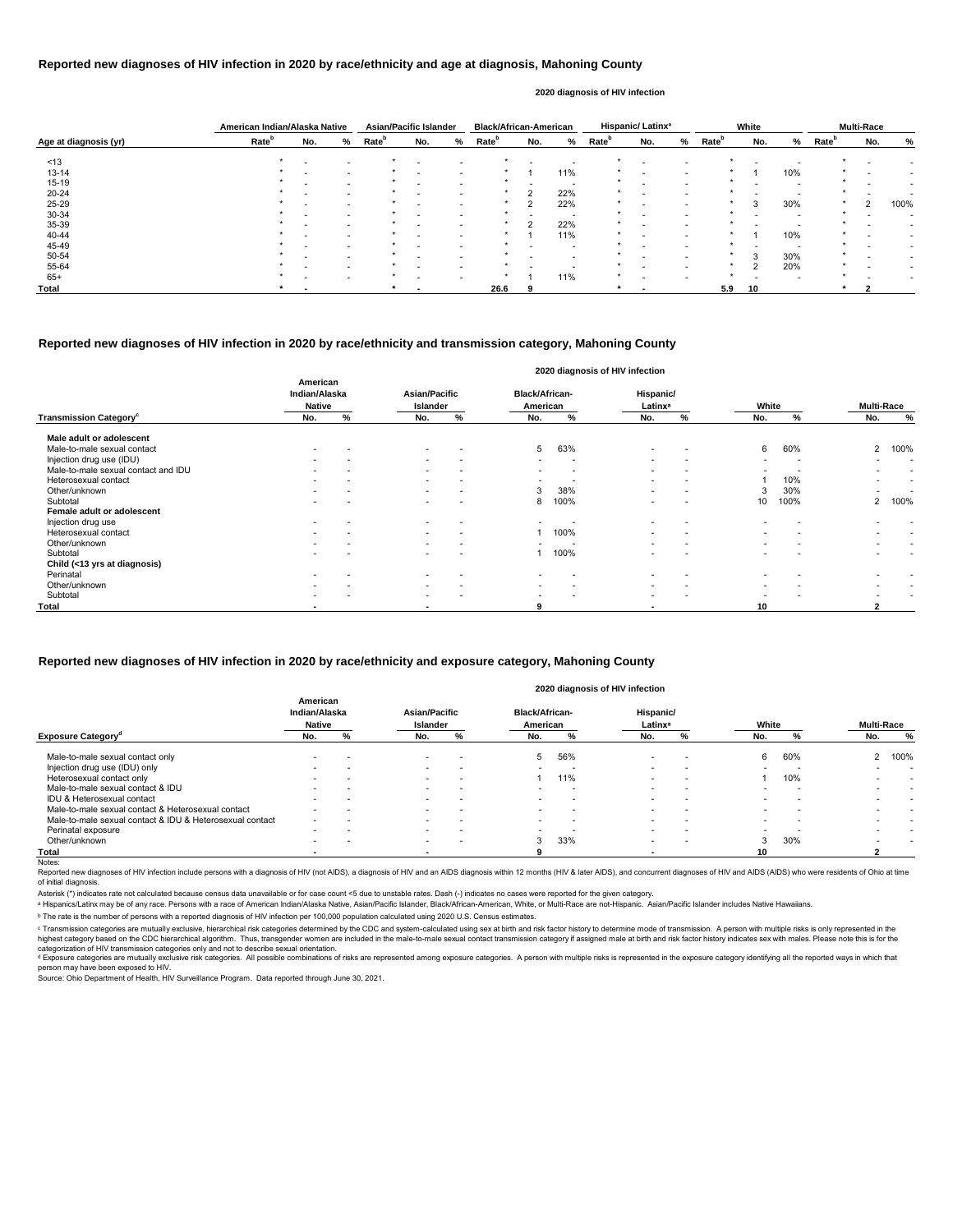**Trends in reported new diagnoses of HIV infection by year of diagnosis (2016-2020) and cumulative diagnoses by selected characteristics, Mahoning County** 

**Diagnoses of HIV Infection by Year**

|                                              |                   | 2016           |                          |                   | 2017           |                          |                   | 2018           |      |                   | 2019           |                          |                   | 2020           |                          | Cumulative<br><b>Diagnoses</b> |         |
|----------------------------------------------|-------------------|----------------|--------------------------|-------------------|----------------|--------------------------|-------------------|----------------|------|-------------------|----------------|--------------------------|-------------------|----------------|--------------------------|--------------------------------|---------|
| Characteristic                               | Rate <sup>a</sup> | No.            | $\%$                     | Rate <sup>a</sup> | No.            | %                        | Rate <sup>a</sup> | No.            | $\%$ | Rate <sup>a</sup> | No.            | $\%$                     | Rate <sup>a</sup> | No.            | %                        | No.                            | $\%$    |
| Sex at birth                                 |                   |                |                          |                   |                |                          |                   |                |      |                   |                |                          |                   |                |                          |                                |         |
| Males                                        | 13.4              | 15             | 79%                      | 11.6              | 13             | 93%                      | 14.2              | 16             | 94%  | 4.5               | 5              | 83%                      | 18.0              | 20             | 95%                      | 554                            | 72%     |
| Females                                      | $\star$           | 4              | 21%                      | $\star$           | $\overline{1}$ | 7%                       |                   | 1              | 6%   |                   | $\mathbf 1$    | 17%                      |                   | 1              | 5%                       | 214                            | 28%     |
| Age at diagnosis (yr)                        |                   |                |                          |                   |                |                          |                   |                |      |                   |                |                          |                   |                |                          |                                |         |
| < 13                                         |                   |                |                          |                   |                |                          |                   |                |      |                   |                |                          |                   |                |                          | 11                             | 1%      |
| $13 - 14$                                    |                   |                |                          |                   |                |                          |                   |                |      |                   |                |                          |                   |                |                          | $\overline{2}$                 | 1%      |
| 15-19                                        |                   | 2              | 11%                      |                   |                | 7%                       |                   |                |      |                   | 1              | 17%                      |                   | 2              | 10%                      | 37                             | 5%      |
| 20-24                                        |                   | 3              | 16%                      | $^\ast$           | 3              | 21%                      | $\star$           | 3              | 18%  |                   |                | $\overline{a}$           |                   | 2              | 10%                      | 78                             | 10%     |
| 25-29                                        |                   |                | 5%                       | $^\ast$           | 3              | 21%                      | 33.8              | 5              | 29%  |                   |                |                          | 48.1              | 7              | 33%                      | 132                            | 17%     |
| 30-34                                        |                   | 3              | 16%                      |                   |                | $\overline{\phantom{a}}$ |                   | 1              | 6%   |                   |                | $\overline{\phantom{a}}$ |                   |                | $\overline{\phantom{a}}$ | 114                            | 15%     |
| 35-39                                        |                   |                |                          |                   |                | 7%                       |                   | 4              | 24%  |                   | 2              | 33%                      |                   | 2              | 10%                      | 125                            | 16%     |
| 40-44                                        |                   | 2              | 11%                      | $\star$           | $\overline{2}$ | 14%                      | $\ast$            |                |      |                   | $\mathbf 1$    | 17%                      |                   | 2              | 10%                      | 91                             | 12%     |
| 45-49                                        |                   | 3              | 16%                      | $\star$           | 3              | 21%                      | $^\star$          | 3              | 18%  |                   |                | $\overline{\phantom{a}}$ |                   |                | $\overline{\phantom{a}}$ | 78                             | 10%     |
| 50-54                                        |                   | 2              | 11%                      | $\star$           |                |                          |                   | 1              | 6%   |                   |                |                          |                   | 3              | 14%                      | 41                             | 5%      |
| 55-64                                        |                   | 2              | 11%                      |                   |                | 7%                       |                   |                |      |                   | 2              | 33%                      |                   | 2              | 10%                      | 50                             | 7%      |
| $65+$                                        |                   |                | 5%                       |                   |                |                          |                   |                |      |                   |                |                          |                   | 1              | 5%                       | 9                              | 1%      |
| Race/Ethnicity <sup>b</sup>                  |                   |                |                          |                   |                |                          |                   |                |      |                   |                |                          |                   |                |                          |                                |         |
| American Indian/Alaska Native                |                   |                |                          |                   |                |                          |                   |                |      |                   |                |                          |                   |                |                          | -1                             | $< 1\%$ |
| Asian/Pacific Islander                       |                   |                |                          |                   |                |                          |                   |                |      |                   |                |                          |                   |                |                          |                                |         |
| Black/African-American                       | 17.3              | 6              | 32%                      |                   | 4              | 29%                      | 17.4              | 6              | 35%  |                   | 1              | 17%                      | 26.6              | 9              | 43%                      | 327                            | 43%     |
| Hispanic/Latinx                              | $\ast$            |                | 5%                       | $\star$           | 3              | 21%                      |                   | 3              | 18%  |                   | 1              | 17%                      |                   |                | $\overline{\phantom{a}}$ | 70                             | 9%      |
| White                                        | 4.6               | 8              | 42%                      | 2.9               | 5              | 36%                      | 4.6               | 8              | 47%  |                   | 4              | 67%                      | 5.9               | 10             | 48%                      | 313                            | 41%     |
| Multi-Race                                   |                   | 4              | 21%                      | $\star$           | 2              | 14%                      |                   |                |      |                   |                |                          |                   | 2              | 10%                      | 45                             | 6%      |
| Unknown                                      |                   |                |                          | $\star$           |                |                          |                   |                |      |                   |                |                          |                   |                |                          | 12                             | 2%      |
| Race/Ethnicity <sup>b</sup> and Sex at birth |                   |                |                          |                   |                |                          |                   |                |      |                   |                |                          |                   |                |                          |                                |         |
| American Indian/Alaska Native Males          |                   |                |                          |                   |                |                          |                   |                |      |                   |                |                          |                   |                |                          | -1                             | $< 1\%$ |
| American Indian/Alaska Native Females        |                   |                |                          |                   |                |                          |                   |                |      |                   |                |                          |                   |                |                          |                                |         |
| Asian/Pacific Islander Males                 |                   |                |                          |                   |                |                          |                   |                |      |                   |                |                          |                   |                |                          |                                |         |
| Asian/Pacific Islander Females               |                   |                |                          |                   |                |                          |                   |                |      |                   |                |                          |                   |                |                          |                                |         |
| Black/African-American Males                 | 36.5              | 6              | 32%                      |                   | 4              | 29%                      | 36.3              | 6              | 35%  |                   | 1              | 17%                      | 49.4              | 8              | 38%                      | 212                            | 28%     |
| Black/African-American Females               | $\star$           |                |                          | $\star$           |                |                          |                   |                |      |                   |                |                          |                   | 1              | 5%                       | 115                            | 15%     |
| Hispanic/Latino Males                        |                   | 1              | $5\%$                    | $\star$           | 3              | 21%                      | $^\star$          | 3              | 18%  |                   |                |                          |                   |                |                          | 46                             | 6%      |
| Hispanic/Latina Females                      | $\star$           |                | $\overline{\phantom{a}}$ | $\star$           |                | $\overline{\phantom{a}}$ | $\star$           |                |      |                   | 1              | 17%                      |                   |                |                          | 24                             | 3%      |
| White Males                                  | 7.0               | 6              | 32%                      | $5.9\,$           | 5              | 36%                      | $8.3\,$           | $\overline{7}$ | 41%  |                   | $\overline{4}$ | 67%                      | 12.1              | $10\,$         | 48%                      | 258                            | 34%     |
| White Females                                | $\star$           | $\overline{2}$ | 11%                      | $\star$           |                | $\overline{\phantom{a}}$ | $\star$           | $\mathbf 1$    | 6%   |                   |                | $\overline{\phantom{a}}$ |                   |                | $\overline{\phantom{a}}$ | 55                             | 7%      |
| Multi-Race Males                             | $^\ast$           | $\overline{2}$ | 11%                      | $\star$           | 1              | 7%                       |                   |                |      |                   |                |                          |                   | $\overline{2}$ | 10%                      | 29                             | 4%      |
| Multi-Race Females                           | $^\ast$           | 2              | 11%                      | $\star$           | $\overline{1}$ | 7%                       | $\star$           |                |      |                   |                |                          |                   |                | $\overline{\phantom{a}}$ | 16                             | 2%      |
| Unknown                                      | $\star$           |                | $\overline{\phantom{a}}$ | $\star$           |                | $\overline{\phantom{a}}$ | $\star$           |                |      |                   |                |                          |                   |                |                          | 12                             | 2%      |
| <b>Total</b>                                 | 8.3               | 19             |                          | 6.1               | 14             |                          | 7.4               | 17             |      | $2.6\,$           | 6              |                          | 9.3               | 21             |                          | 768                            |         |
| Notes:                                       |                   |                |                          |                   |                |                          |                   |                |      |                   |                |                          |                   |                |                          |                                |         |

Reported new diagnoses of HIV infection include persons with a diagnosis of HIV (not AIDS), a diagnosis of HIV and an AIDS diagnosis within 12 months (HIV & later AIDS), and concurrent diagnoses of HIV and AIDS (AIDS) who were residents of Ohio at time of initial diagnosis. Diagnoses of HIV infection by year (2016-2020) represent all reported cases diagnosed in each year; cumulative diagnoses represent all reported HIV and/or AIDS cases diagnosed since the beginning of the epidemic through 2020.

Asterisk (\*) indicates rate not calculated for case count <5 due to unstable rates. Dash (-) indicates no cases were reported for the given category.

ᵃ The rate is the number of persons with a reported diagnosis of HIV infection per 100,000 population calculated using U.S. Census estimates for that year.

<sup>ь</sup> Hispanics/Latinx may be of any race. Persons with a race of American Indian/Alaska Native, Asian/Pacific Islander, Black/African-American, White, or Multi-Race are not-Hispanic. Asian/Pacific Islander includes Native Hawaiians.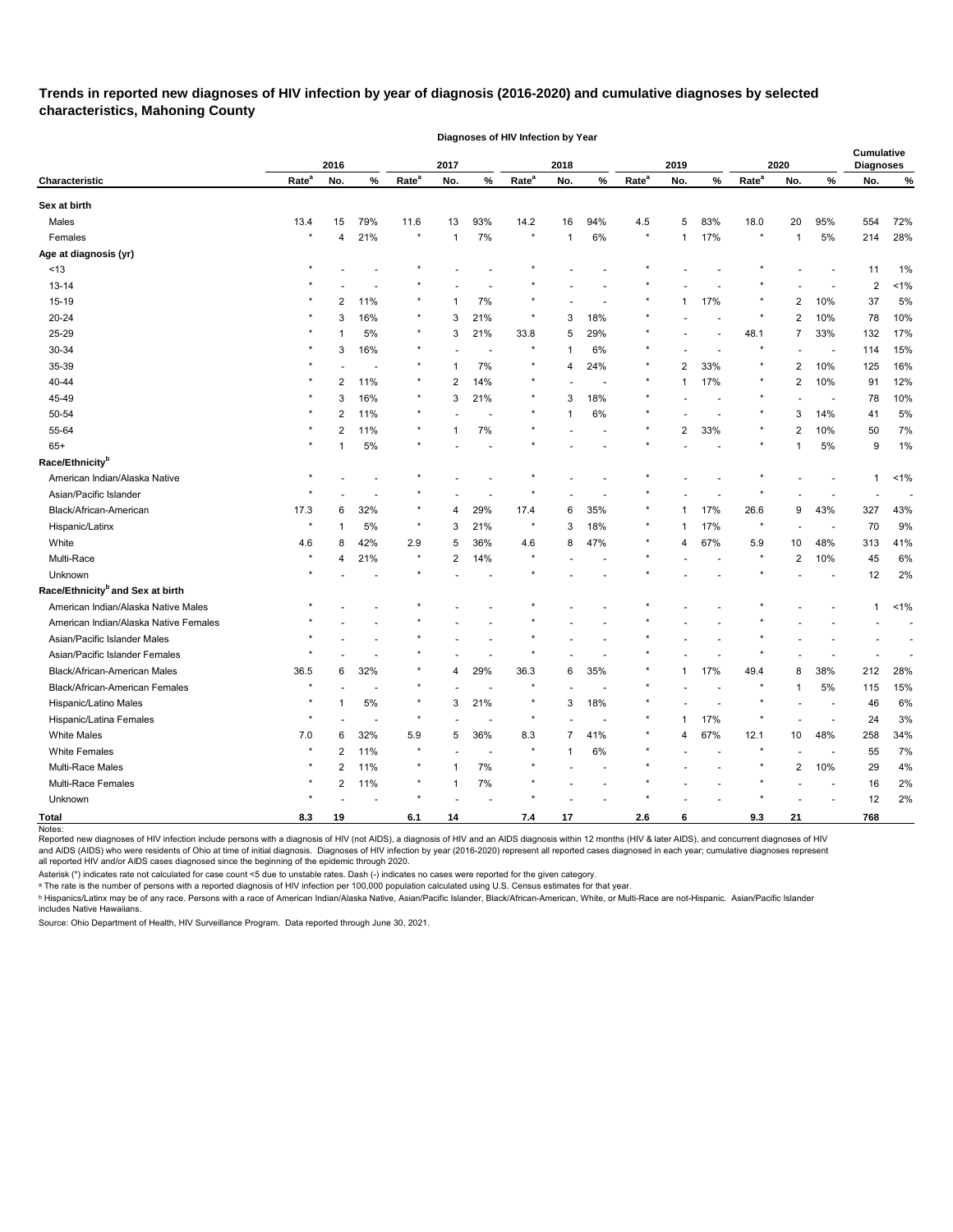**Trends in reported new diagnoses of HIV infection by year of diagnosis (2016-2020) and cumulative diagnoses by transmission category, Mahoning County**

**Diagnoses of HIV Infection by Year**

|                                          |                          | 2016<br>2017 |                |                          | 2018<br>2019             |                          |                          | 2020                     |                          | <b>Cumulative</b><br><b>Diagnoses</b> |     |      |
|------------------------------------------|--------------------------|--------------|----------------|--------------------------|--------------------------|--------------------------|--------------------------|--------------------------|--------------------------|---------------------------------------|-----|------|
| <b>Transmission Category<sup>a</sup></b> | No.                      | %            | No.            | %                        | No.                      | %                        | No.                      | %                        | No.                      | %                                     | No. | $\%$ |
| Male adult or adolescent                 |                          |              |                |                          |                          |                          |                          |                          |                          |                                       |     |      |
| Male-to-male sexual contact              | 10                       | 67%          | 10             | 77%                      | 11                       | 69%                      | 3                        | 60%                      | 13                       | 65%                                   | 313 | 57%  |
| Injection drug use (IDU)                 |                          |              | 2              | 15%                      |                          | $\overline{\phantom{a}}$ |                          | $\overline{\phantom{a}}$ |                          | $\overline{\phantom{a}}$              | 34  | 6%   |
| Male-to-male sexual contact and IDU      |                          | 7%           | -              | $\overline{\phantom{a}}$ | $\overline{2}$           | 13%                      | ٠                        | $\overline{\phantom{0}}$ | $\overline{\phantom{0}}$ | $\overline{\phantom{a}}$              | 29  | 5%   |
| Heterosexual contact                     |                          | 7%           |                |                          | $\overline{\phantom{a}}$ |                          | $\overline{\phantom{0}}$ |                          |                          | 5%                                    | 40  | 7%   |
| Other/unknown                            | 3                        | 20%          |                | 8%                       | 3                        | 19%                      | $\overline{2}$           | 40%                      | 6                        | 30%                                   | 133 | 24%  |
| Subtotal                                 | 15                       | 100%         | 13             | 100%                     | 16                       | 100%                     | 5                        | 100%                     | 20                       | 100%                                  | 549 | 100% |
| Female adult or adolescent               |                          |              |                |                          |                          |                          |                          |                          |                          |                                       |     |      |
| Injection drug use                       |                          |              |                |                          | $\overline{\phantom{0}}$ |                          |                          |                          |                          |                                       | 38  | 18%  |
| Heterosexual contact                     |                          | 4 100%       |                | 100%                     |                          |                          |                          | 1 100%                   |                          | 100%                                  | 133 | 64%  |
| Other/unknown                            |                          |              |                |                          | 1                        | 100%                     |                          |                          |                          | $\overline{\phantom{a}}$              | 37  | 18%  |
| Subtotal                                 | 4                        | 100%         |                | 100%                     | 1                        | 100%                     | $\mathbf{1}$             | 100%                     | 1                        | 100%                                  | 208 | 100% |
| Child (<13 yrs at diagnosis)             |                          |              |                |                          |                          |                          |                          |                          |                          |                                       |     |      |
| Perinatal                                | $\overline{\phantom{0}}$ |              |                |                          | $\blacksquare$           |                          |                          |                          |                          |                                       |     | 64%  |
| Other/unknown                            |                          |              |                |                          | $\overline{\phantom{a}}$ |                          |                          |                          |                          |                                       | 4   | 36%  |
| Subtotal                                 |                          |              | $\blacksquare$ |                          | $\overline{\phantom{0}}$ |                          | $\overline{\phantom{0}}$ |                          |                          |                                       | 11  | 100% |
| Total                                    | 19                       |              | 14             |                          | 17                       |                          | 6                        |                          | 21                       |                                       | 768 |      |

**Trends in reported diagnoses of HIV infection by year of diagnosis (2016-2020) and cumulative diagnoses by exposure category, Mahoning County**

#### **Diagnoses of HIV Infection by Year**

|                                                          |     | 2016                     |                          | 2017                     |                          | 2018 |                          | 2019                     |               | 2020                     | <b>Cumulative</b><br><b>Diagnoses</b> |     |
|----------------------------------------------------------|-----|--------------------------|--------------------------|--------------------------|--------------------------|------|--------------------------|--------------------------|---------------|--------------------------|---------------------------------------|-----|
| <b>Exposure Category</b>                                 | No. |                          | No.                      | %                        | No.                      | %    | No.                      | %                        | No.           | %                        | No.                                   | %   |
| Male-to-male sexual contact only                         | 10  | 53%                      | 10                       | 71%                      |                          | 65%  | 3                        | 50%                      | 13            | 62%                      | 293                                   | 38% |
| Injection drug use (IDU) only                            |     |                          |                          | 14%                      |                          |      |                          |                          |               |                          | 41                                    | 5%  |
| Heterosexual contact only                                | 5.  | 26%                      |                          | 7%                       | $\overline{\phantom{0}}$ | -    |                          | 17%                      | $\mathcal{P}$ | 10%                      | 174                                   | 23% |
| Male-to-male sexual contact & IDU                        |     | 5%                       |                          |                          |                          |      |                          | $\overline{\phantom{0}}$ |               | $\overline{\phantom{0}}$ | 20                                    | 3%  |
| IDU & Heterosexual contact                               |     | -                        | $\overline{\phantom{0}}$ | $\overline{\phantom{0}}$ | $\overline{\phantom{0}}$ | -    |                          | $\overline{\phantom{0}}$ |               | $\overline{\phantom{0}}$ | 31                                    | 4%  |
| Male-to-male sexual contact & Heterosexual contact       |     | $\overline{\phantom{0}}$ | $\overline{\phantom{a}}$ | $\overline{\phantom{0}}$ |                          |      | $\overline{\phantom{0}}$ | $\overline{\phantom{a}}$ |               | $\overline{\phantom{a}}$ | 20                                    | 3%  |
| Male-to-male sexual contact & IDU & Heterosexual contact |     | $\overline{\phantom{0}}$ | $\overline{\phantom{0}}$ |                          | $\mathbf{2}$             | 12%  |                          | -                        |               | $\overline{\phantom{a}}$ | 9                                     | 1%  |
| Perinatal exposure                                       |     |                          |                          |                          |                          |      |                          |                          |               |                          | 8                                     | 1%  |
| Other/unknown                                            |     | 16%                      |                          | 7%                       | 4                        | 24%  | $\mathbf{2}$             | 33%                      | 6             | 29%                      | 172                                   | 22% |
| <b>Total</b>                                             | 19  |                          | 14                       |                          | 17                       |      |                          |                          | 21            |                          | 768                                   |     |

Notes:<br>Reported new diagnoses of HIV infection include persons with a diagnosis of HIV (not AIDS), a diagnosis addignosis of HIDS diagnosis within 12 months (HIV & later AIDS), and concurrent diagnoses of HIV all reported HIV and/or AIDS cases diagnosed since the beginning of the epidemic through 2020.<br>Dash (-) indicates no cases were reported for the given category. and AIDS (AIDS) who were residents of Ohio at time of initial diagnosis. Diagnoses of HIV infection by year (2016-2020) represent all reported cases diagnosed in each year; cumulative diagnoses represent

a Transmission categories are mutually exclusive, hierarchical risk categories determined by the CDC and system-calculated using sex at birth and risk factor history to determine mode of transmission. A person with multip risks is only represented in the highest category based on the CDC hierarchical algorithm. Thus, transgender women are included in the male-to-male sexual contact transmission category if assigned male at birth and risk f history indicates sex with males. Please note this is for the categorization of HIV transmission categories only and not to describe sexual orientation.

 $^{\rm b}$  Exposure categories are mutually exclusive risk categories. All possible combinations of risks are represented among exposure categories. A person with multiple risks is represented in the exposure

category identifying all the reported ways in which that person may have been exposed to HIV. Source: Ohio Department of Health, HIV Surveillance Program. Data reported through June 30, 2021.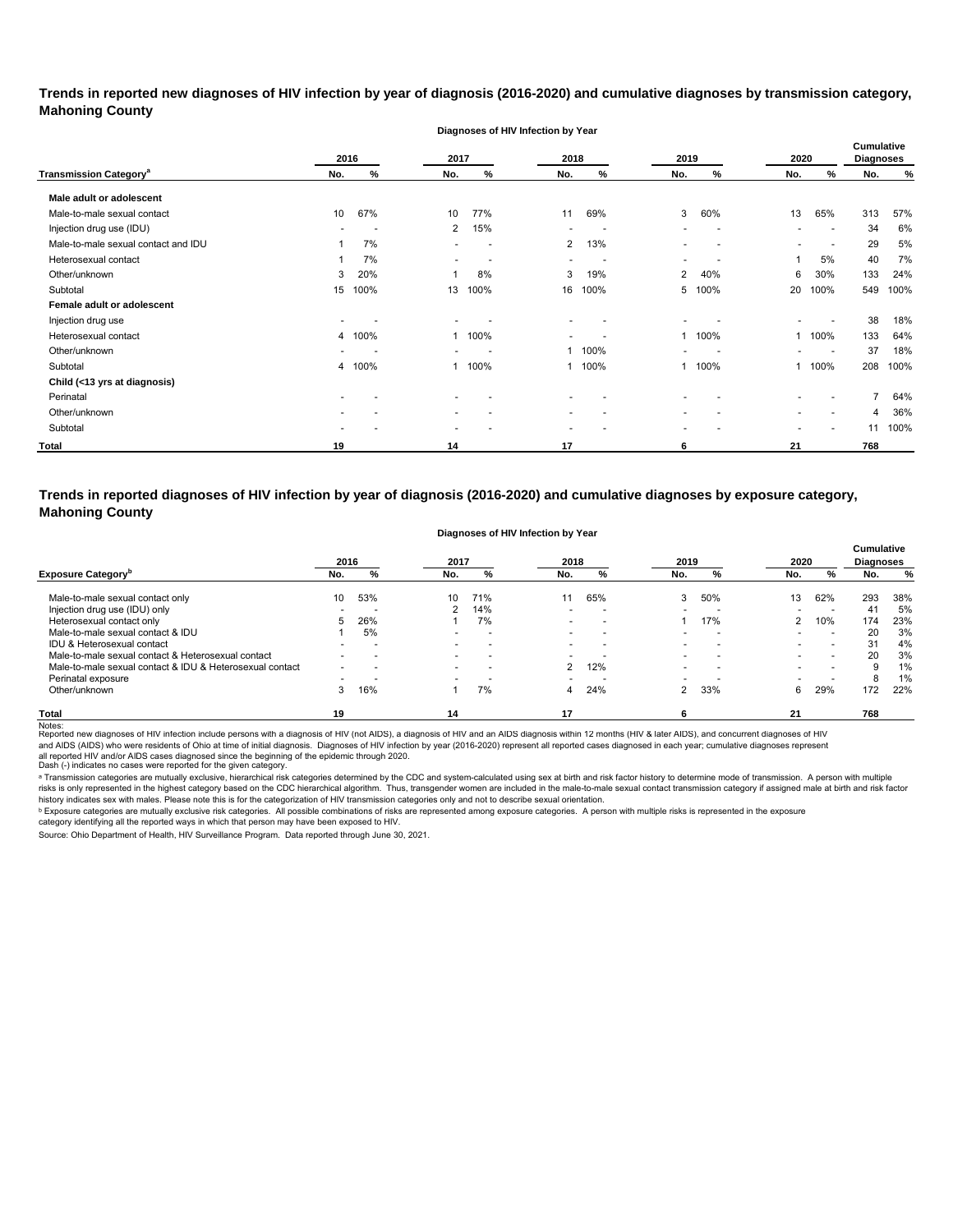# Persons Living with Diagnosed HIV Infection Reported in Mahoning **County**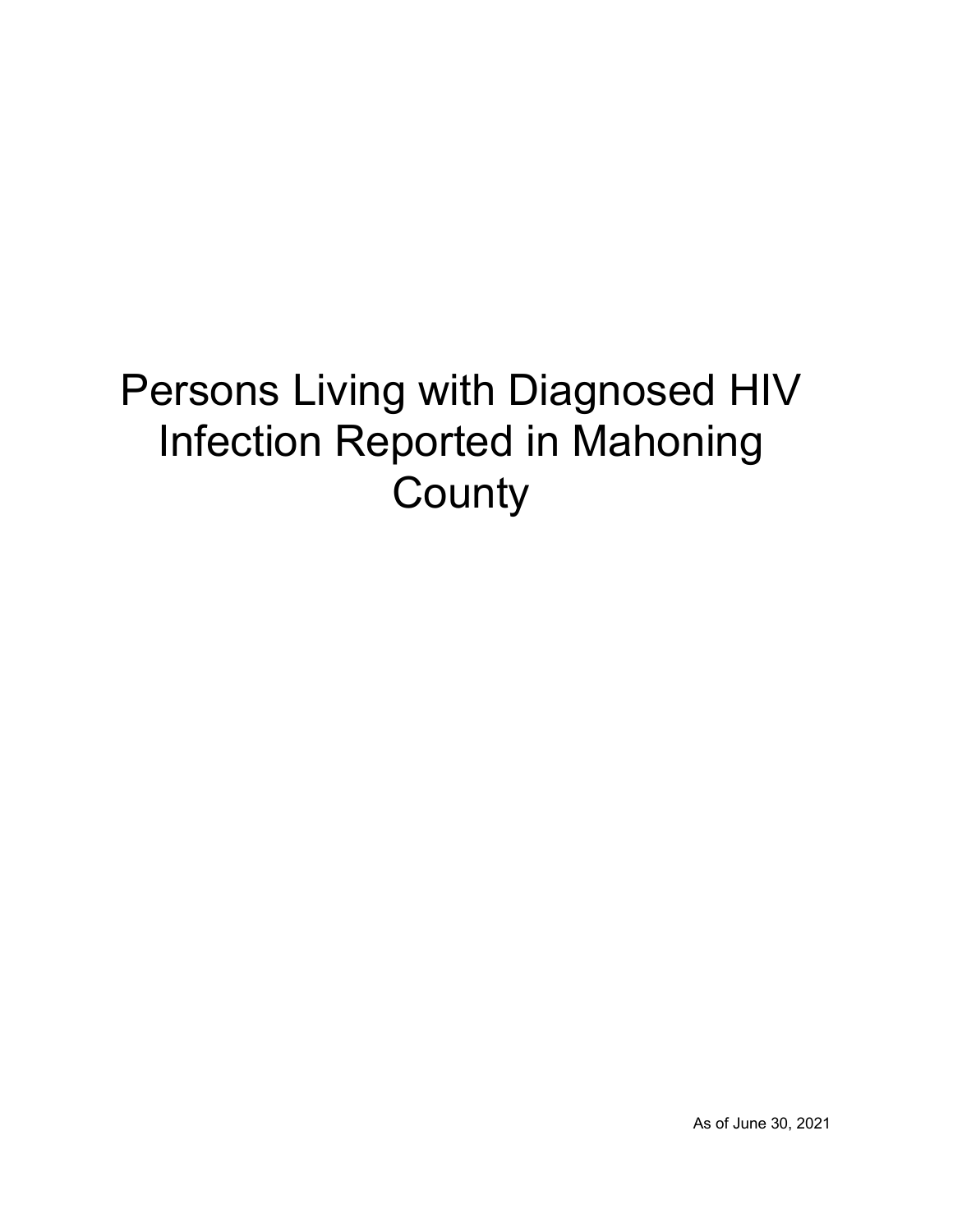|                                              |                   | Living with diagnosed HIV infection |       |                       |                | <b>Current Disease Status</b> |       |
|----------------------------------------------|-------------------|-------------------------------------|-------|-----------------------|----------------|-------------------------------|-------|
|                                              |                   | in 2020                             |       | <b>HIV (not AIDS)</b> |                | <b>AIDS</b>                   |       |
| Characteristic                               | Rate <sup>a</sup> | No.                                 | %     | No.                   | $\%$           | No.                           | ℅     |
| Sex at birth                                 |                   |                                     |       |                       |                |                               |       |
| Males                                        | 316.2             | 351                                 | 71%   | 194                   | 71%            | 157                           | 70%   |
| Females                                      | 126.0             | 145                                 | 29%   | 78                    | 29%            | 67                            | 30%   |
| Age at end of year                           |                   |                                     |       |                       |                |                               |       |
| < 13                                         | $\star$           | 1                                   | $1\%$ |                       | $\overline{a}$ | 1                             | $1\%$ |
| $13 - 14$                                    |                   | 1                                   | $1\%$ | 1                     | $1\%$          |                               |       |
| 15-19                                        | $\star$           | 4                                   | 1%    | 3                     | 1%             | 1                             | $1\%$ |
| 20-24                                        | 88.6              | 12                                  | 2%    | 11                    | 4%             | 1                             | $1\%$ |
| 25-29                                        | 247.5             | 36                                  | 7%    | 28                    | 10%            | 8                             | 4%    |
| 30-34                                        | 272.6             | 36                                  | 7%    | 23                    | 8%             | 13                            | 6%    |
| 35-39                                        | 365.8             | 46                                  | 9%    | 34                    | 13%            | 12                            | 5%    |
| 40-44                                        | 236.8             | 30                                  | 6%    | 16                    | 6%             | 14                            | 6%    |
| 45-49                                        | 405.1             | 52                                  | 10%   | 29                    | 11%            | 23                            | 10%   |
| 50-54                                        | 435.1             | 60                                  | 12%   | 31                    | 11%            | 29                            | 13%   |
| 55-64                                        | 504.3             | 166                                 | 33%   | 73                    | 27%            | 93                            | 42%   |
| $65+$                                        | 104.0             | 52                                  | 10%   | 23                    | 8%             | 29                            | 13%   |
| Race/Ethnicity <sup>b</sup>                  |                   |                                     |       |                       |                |                               |       |
| American Indian/Alaska Native                | $\star$           |                                     |       |                       |                |                               |       |
| Asian/Pacific Islander                       | $\star$           | 1                                   | 1%    |                       |                | 1                             | 1%    |
| Black/African-American                       | 541.2             | 183                                 | 37%   | 96                    | 35%            | 87                            | 39%   |
| Hispanic/Latinx                              | 475.5             | 73                                  | 15%   | 36                    | 13%            | 37                            | 17%   |
| White                                        | 114.9             | 195                                 | 39%   | 116                   | 43%            | 79                            | 35%   |
| Multi-Race                                   | 693.7             | 33                                  | 7%    | 13                    | 5%             | 20                            | 9%    |
| Unknown                                      | $\star$           | 11                                  | 2%    | 11                    | 4%             |                               |       |
| Race/Ethnicity <sup>b</sup> and Sex at birth |                   |                                     |       |                       |                |                               |       |
| American Indian/Alaska Native Males          | $\star$           |                                     |       |                       |                |                               |       |
| American Indian/Alaska Native Females        | $\star$           | Ē,                                  |       |                       |                |                               |       |
| Asian/Pacific Islander Males                 |                   | $\mathbf{1}$                        | 1%    |                       |                | 1                             | 1%    |
| Asian/Pacific Islander Females               |                   |                                     |       |                       |                |                               |       |
| Black/African-American Males                 | 741.1             | 120                                 | 24%   | 65                    | 24%            | 55                            | 25%   |
| Black/African-American Females               | 357.6             | 63                                  | 13%   | 31                    | 11%            | 32                            | 14%   |
| Hispanic/Latino Males                        | 495.3             | 43                                  | 9%    | 20                    | 7%             | 23                            | 10%   |
| Hispanic/Latina Females                      | 449.8             | $30\,$                              | $6\%$ | $16\,$                | 6%             | 14                            | 6%    |
| <b>White Males</b>                           | 193.6             | 160                                 | 32%   | 95                    | 35%            | 65                            | 29%   |
| <b>White Females</b>                         | 40.2              | 35                                  | 7%    | 21                    | 8%             | 14                            | 6%    |
| <b>Multi-Race Males</b>                      | 855.4             | 20                                  | 4%    | 7                     | 3%             | 13                            | 6%    |
| <b>Multi-Race Females</b>                    | 537.4             | 13                                  | $3%$  | 6                     | 2%             | 7                             | 3%    |
| Unknown                                      | $\star$           | 11                                  | 2%    | 11                    | $4\%$          |                               |       |
| <b>Total</b>                                 | 219.4             | 496                                 |       | 272                   |                | 224                           |       |

## **Reported persons living with diagnosed HIV infection in 2020 by current disease status and selected characteristics, Mahoning County**

Notes:

Living with diagnosed HIV infection represents all persons ever diagnosed and reported with HIV and/or AIDS who have not been reported as having died as of December 31, 2020. Persons living with diagnosed HIV infection represent persons living in Ohio as of December 31, 2020, regardless of whether the person was a resident of Ohio at time of initial HIV and/or AIDS diagnosis.

Asterisk (\*) indicates rate not calculated for case count <5 due to unstable rates. Dash (-) indicates no cases were reported for the given category.

a The rate is the number of persons living with diagnosed HIV infection per 100,000 population calculated using 2020 U.S. Census estimates.

ᵇ Hispanics/Latinx may be of any race. Persons with a race of American Indian/Alaska Native, Asian/Pacific Islander, Black/African-American, White, or Multi-Race are not-Hispanic. Asian/Pacific Islander includes Native Hawaiians.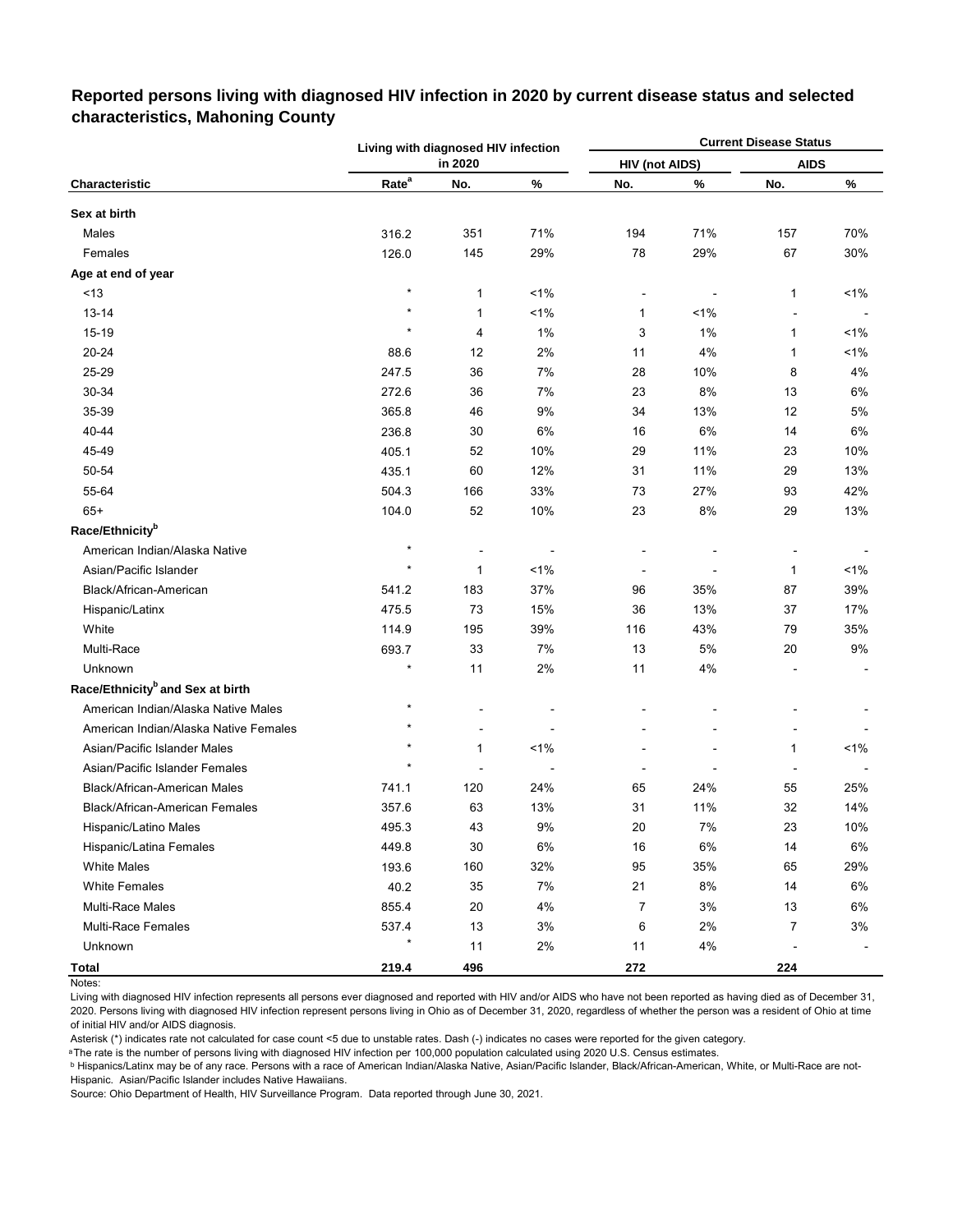## **Reported persons living with diagnosed HIV infection in 2020 by current disease status and transmission category, Mahoning County**

|                                          | Living with diagnosed HIV infection |      |                       |      | <b>Current Disease Status</b> |      |
|------------------------------------------|-------------------------------------|------|-----------------------|------|-------------------------------|------|
|                                          | in 2020                             |      | <b>HIV (not AIDS)</b> |      | <b>AIDS</b>                   |      |
| <b>Transmission Category<sup>a</sup></b> | No.                                 | %    | No.                   | %    | No.                           | %    |
| Male adult or adolescent                 |                                     |      |                       |      |                               |      |
| Male-to-male sexual contact              | 216                                 | 62%  | 117                   | 61%  | 99                            | 63%  |
| Injection drug use (IDU)                 | 18                                  | 5%   | 8                     | 4%   | 10                            | 6%   |
| Male-to-male sexual contact and IDU      | 24                                  | 7%   | 10                    | 5%   | 14                            | 9%   |
| Heterosexual contact                     | 23                                  | 7%   | 11                    | 6%   | 12                            | 8%   |
| Other/unknown                            | 67                                  | 19%  | 46                    | 24%  | 21                            | 13%  |
| Subtotal                                 | 348                                 | 100% | 192                   | 100% | 156                           | 100% |
| Female adult or adolescent               |                                     |      |                       |      |                               |      |
| Injection drug use                       | 20                                  | 14%  | 8                     | 11%  | 12                            | 18%  |
| Heterosexual contact                     | 97                                  | 69%  | 47                    | 64%  | 50                            | 76%  |
| Other/unknown                            | 23                                  | 16%  | 19                    | 26%  | 4                             | 6%   |
| Subtotal                                 | 140                                 | 100% | 74                    | 100% | 66                            | 100% |
| Child (<13 yrs at diagnosis)             |                                     |      |                       |      |                               |      |
| Perinatal                                | 5                                   | 63%  | 3                     | 50%  | 2                             | 100% |
| Other/unknown                            | 3                                   | 38%  | 3                     | 50%  | $\overline{\phantom{a}}$      |      |
| Subtotal                                 | 8                                   | 100% | 6                     | 100% | $\overline{2}$                | 100% |
| Total                                    | 496                                 |      | 272                   |      | 224                           |      |

## **Reported persons living with diagnosed HIV infection in 2020 by current disease status and exposure category, Mahoning County**

|                                                          |         | Living with diagnosed HIV infection |                       |       |             | <b>Current Disease Status</b> |
|----------------------------------------------------------|---------|-------------------------------------|-----------------------|-------|-------------|-------------------------------|
|                                                          | in 2020 |                                     | <b>HIV (not AIDS)</b> |       | <b>AIDS</b> |                               |
| <b>Exposure Category</b> <sup>b</sup>                    | No.     | %                                   | No.                   | %     | No.         | %                             |
| Male-to-male sexual contact only                         | 197     | 40%                                 | 109                   | 40%   | 88          | 39%                           |
| Injection drug use (IDU) only                            | 21      | 4%                                  | 11                    | 4%    | 10          | 4%                            |
| Heterosexual contact only                                | 120     | 24%                                 | 58                    | 21%   | 62          | 28%                           |
| Male-to-male sexual contact & IDU                        | 19      | 4%                                  | 8                     | 3%    | 11          | 5%                            |
| <b>IDU &amp; Heterosexual contact</b>                    | 17      | 3%                                  | 5                     | 2%    | 12          | 5%                            |
| Male-to-male sexual contact & Heterosexual contact       | 19      | 4%                                  | 8                     | 3%    | 11          | 5%                            |
| Male-to-male sexual contact & IDU & Heterosexual contact | 5       | 1%                                  | 2                     | 1%    | 3           | 1%                            |
| Perinatal exposure                                       | 6       | 1%                                  | 4                     | $1\%$ | 2           | 1%                            |
| Other/unknown                                            | 92      | 19%                                 | 67                    | 25%   | 25          | 11%                           |
| Total                                                    | 496     |                                     | 272                   |       | 224         |                               |

Notes:

Living with diagnosed HIV infection represents all persons ever diagnosed and reported with HIV and/or AIDS who have not been reported as having died as of December 31, 2020. Persons living with diagnosed HIV infection represent persons living in Ohio as of December 31, 2020, regardless of whether the person was a resident of Ohio at time of initial HIV and/or AIDS diagnosis.

Dash (-) indicates no cases were reported for the given category.

a Transmission categories are mutually exclusive, hierarchical risk categories determined by the CDC and system-calculated using sex at birth and risk factor history to determine mode of transmission. A person with multiple risks is only represented in the highest category based on the CDC hierarchical algorithm. Thus, transgender women are included in the male-to-male sexual contact transmission category if assigned male at birth and risk factor history indicates sex with males. Please note this is for the categorization of HIV transmission categories only and not to describe sexual orientation.

**b** Exposure categories are mutually exclusive risk categories. All possible combinations of risks are represented among exposure categories. A person with multiple risks is represented in the exposure category identifying all the reported ways in which that person may have been exposed to HIV.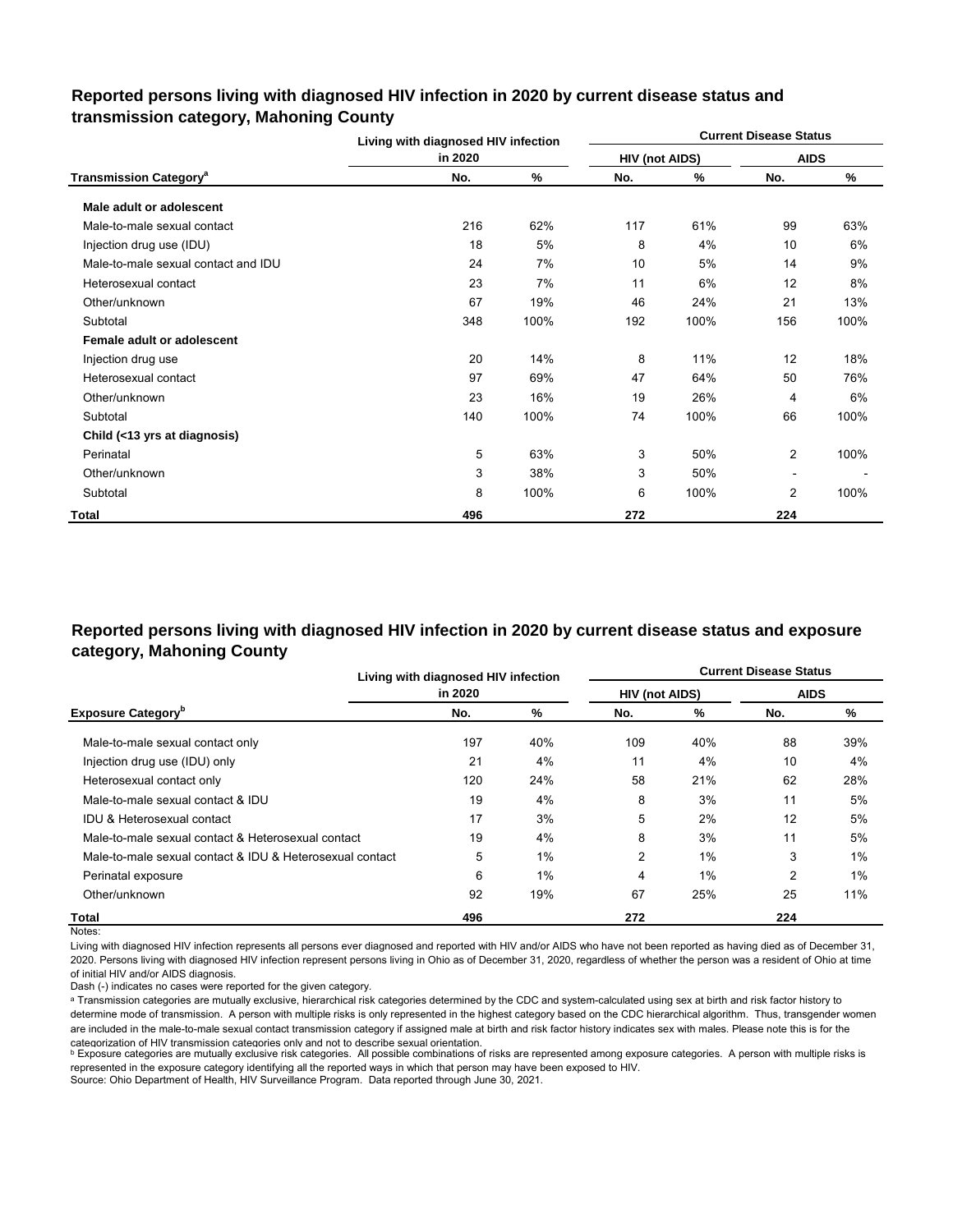|                    |                   | American Indian/Alaska Native |   | <b>Asian/Pacific Islander</b> |                          |                          | <b>Black/African-American</b> |     |       | Hispanic/ Latinx <sup>a</sup> |     |                          | White             |     |     |                   | <b>Multi-Race</b> |     | Unknown |     |
|--------------------|-------------------|-------------------------------|---|-------------------------------|--------------------------|--------------------------|-------------------------------|-----|-------|-------------------------------|-----|--------------------------|-------------------|-----|-----|-------------------|-------------------|-----|---------|-----|
| Age at end of year | Rate <sup>b</sup> | No.                           | % | Rate <sup>r</sup>             | No.                      | %                        | Rate <sup>r</sup>             | No. | %     | Rate <sup>p</sup>             | No. | %                        | Rate <sup>p</sup> | No. | %   | Rate <sup>'</sup> | No.               | %   | No.     | ℅   |
| ~13                |                   |                               |   |                               |                          |                          |                               |     | $1\%$ |                               |     |                          |                   |     |     |                   |                   |     |         |     |
| $13 - 14$          |                   |                               |   |                               |                          | $\overline{\phantom{0}}$ |                               |     | 1%    |                               |     | $\overline{\phantom{a}}$ |                   |     |     |                   |                   |     |         |     |
| $15 - 19$          |                   |                               |   |                               |                          |                          |                               |     | 1%    |                               |     |                          |                   |     | 1%  |                   |                   | 3%  |         |     |
| 20-24              |                   |                               |   |                               |                          | $\overline{\phantom{a}}$ | 240.4                         | 6   | 3%    |                               |     | 3%                       |                   |     | 2%  |                   |                   | 3%  |         |     |
| 25-29              |                   |                               |   |                               | $\overline{\phantom{0}}$ | $\overline{\phantom{a}}$ | 439.0                         | 13  | 7%    | 539.3                         |     | 10%                      | 122.6             | 12  | 6%  |                   |                   | 12% |         |     |
| 30-34              |                   |                               |   |                               |                          | . .                      | 706.1                         | 16  | 9%    |                               |     | 5%                       | 130.1             | 12  | 6%  |                   |                   | 9%  |         | 9%  |
| 35-39              |                   |                               |   |                               | $\overline{\phantom{0}}$ | $\overline{\phantom{a}}$ | 1,049.7                       | 19  | 10%   | $\star$                       |     | 5%                       | 229.6             | 21  | 11% |                   |                   | 6%  |         |     |
| 40-44              |                   |                               |   |                               |                          |                          | 579.6                         | 11  | 6%    | 419.1                         | 5   | 7%                       | 119.6             |     | 6%  |                   |                   | 9%  |         |     |
| 45-49              |                   |                               |   |                               | $\overline{\phantom{a}}$ | $\overline{\phantom{a}}$ | 888.4                         | 16  | 9%    | .566.3                        | 13  | 18%                      | 213.1             | 21  | 11% |                   |                   | 6%  |         |     |
| 50-54              |                   |                               |   |                               |                          | $\overline{\phantom{a}}$ | 1,150.8                       | 19  | 10%   | ,101.9                        | 8   | 11%                      | 251.7             | 28  | 14% |                   |                   | 12% |         | 9%  |
| 55-64              |                   |                               |   |                               |                          | 100%                     | .530.9                        | 59  | 32%   | 2,304.5                       | 28  | 38%                      | 226.1             | 62  | 32% | 6,349.2           | 12 <sup>1</sup>   | 36% |         | 36% |
| $65+$              |                   |                               |   |                               |                          | . .                      | 376.1                         | 20  | 11%   |                               |     | 3%                       | 56.1              | 24  | 12% |                   |                   | 3%  |         | 45% |
| <b>Total</b>       |                   | -                             |   |                               |                          |                          | 541.2                         | 183 |       | 475.5                         | 73  |                          | 114.9             | 195 |     | 693.7             | 33                |     |         |     |

© Transmission categories are mutually exclusive, hierarchical risk categories determined by the CDC and system-calculated using sex at birth and risk factor history to determine mode of transmission. A person with multip hierarchical algorithm. Thus, transgender women are included in the male-to-male sexual contact transmission category if assigned male at birth and risk factor history indicates sex with males. Please note this is for the sexual orientation.

<sup>d</sup> Exposure categories are mutually exclusive risk categories. All possible combinations of risks are represented among exposure categories. A person with multiple risks is represented in the exposure category identifying

|                                           | Living with diagnosed HIV infection in 2020 |   |                                  |                          |                                   |      |                                  |      |       |      |                          |      |                          |                          |
|-------------------------------------------|---------------------------------------------|---|----------------------------------|--------------------------|-----------------------------------|------|----------------------------------|------|-------|------|--------------------------|------|--------------------------|--------------------------|
|                                           | American<br>Indian/Alaska<br><b>Native</b>  |   | Asian/Pacific<br><b>Islander</b> |                          | <b>Black/African-</b><br>American |      | Hispanic/<br>Latinx <sup>a</sup> |      | White |      | <b>Multi-Race</b>        |      | <b>Unknown</b>           |                          |
| <b>Transmission Category</b> <sup>c</sup> | No.                                         | % | No.                              | %                        | No.                               | %    | No.                              | %    | No.   | %    | No.                      | %    | No.                      | %                        |
| Male adult or adolescent                  |                                             |   |                                  |                          |                                   |      |                                  |      |       |      |                          |      |                          |                          |
| Male-to-male sexual contact               | $\overline{\phantom{a}}$                    |   |                                  | 100%                     | 71                                | 60%  | 24                               | 56%  | 107   | 67%  | 13                       | 65%  |                          |                          |
| Injection drug use (IDU)                  | $\overline{\phantom{0}}$                    |   |                                  | $\overline{\phantom{a}}$ |                                   | 6%   |                                  | 16%  |       | 3%   |                          |      |                          | $\overline{\phantom{0}}$ |
| Male-to-male sexual contact and IDU       |                                             |   |                                  | $\overline{\phantom{a}}$ |                                   | 5%   | 3                                | 7%   | 12    | 8%   | 3                        | 15%  |                          |                          |
| Heterosexual contact                      | $\overline{\phantom{0}}$                    |   | $\overline{\phantom{0}}$         |                          |                                   | 8%   |                                  | 12%  | 6     | 4%   | 3                        | 15%  | $\overline{\phantom{0}}$ | $\overline{\phantom{0}}$ |
| Other/unknown                             |                                             |   |                                  |                          | 25                                | 21%  |                                  | 9%   | 30    | 19%  |                          | 5%   |                          | 100%                     |
| Subtotal                                  | $\overline{\phantom{0}}$                    |   |                                  | 100%                     | 118                               | 100% | 43                               | 100% | 159   | 100% | 20                       | 100% |                          | 100%                     |
| Female adult or adolescent                |                                             |   |                                  |                          |                                   |      |                                  |      |       |      |                          |      |                          |                          |
| Injection drug use                        | $\overline{\phantom{0}}$                    |   |                                  |                          | ১                                 | 8%   | 3                                | 11%  | 11    | 31%  |                          | 8%   |                          |                          |
| Heterosexual contact                      |                                             |   | $\overline{a}$                   |                          | 47                                | 76%  | 20                               | 71%  | 19    | 54%  | 11                       | 92%  |                          |                          |
| Other/unknown                             |                                             |   | $\overline{a}$                   |                          | 10                                | 16%  |                                  | 18%  |       | 14%  | $\overline{\phantom{a}}$ |      |                          | 100%                     |
| Subtotal                                  |                                             |   |                                  |                          | 62                                | 100% | 28                               | 100% | 35    | 100% | 12                       | 100% |                          | 100%                     |
| Child (<13 yrs at diagnosis)              |                                             |   |                                  |                          |                                   |      |                                  |      |       |      |                          |      |                          |                          |
| Perinatal                                 | $\overline{\phantom{a}}$                    |   | $\sim$                           | $\overline{\phantom{a}}$ | 2                                 | 67%  | 2                                | 100% |       | 100% |                          |      |                          |                          |
| Other/unknown                             | $\overline{\phantom{0}}$                    |   | $\sim$                           | $\overline{\phantom{a}}$ |                                   | 33%  |                                  |      |       |      |                          | 100% |                          | 100%                     |
| Subtotal                                  |                                             |   | $\overline{\phantom{a}}$         |                          |                                   | 100% | 2                                | 100% |       | 100% |                          | 100% |                          | 100%                     |
| <b>Total</b>                              | $\overline{\phantom{a}}$                    |   |                                  |                          | 183                               |      | 73                               |      | 195   |      | 33                       |      | 11                       |                          |

Living with diagnosed HIV infection represents all persons ever diagnosed and reported with HIV and/or AIDS who have not been reported as having died as of December 31, 2020. Persons living with diagnosed HIV infection rep regardless of whether the person was a resident of Ohio at time of initial HIV and/or AIDS diagnosis.

#### Notes:

#### **Reported persons living with diagnosed HIV infection in 2020 by race/ethnicity and transmission category, Mahoning County**

#### **Reported persons living with diagnosed HIV infection in 2020 by race/ethnicity and age, Mahoning County**

#### **Living with diagnosed HIV infection in 2020**

#### **Reported persons living with diagnosed HIV infection in 2020 by race/ethnicity and exposure category, Mahoning County**

#### **Living with diagnosed HIV infection in 2020**

Source: Ohio Department of Health, HIV Surveillance Program. Data reported through June 30, 2021.

|                                                          | American<br>Indian/Alaska<br><b>Native</b> |                          |                          | Asian/Pacific<br>Islander |     | <b>Black/African-</b><br>American |     | Hispanic/<br>Latinx <sup>a</sup> |     | White |     | <b>Multi-Race</b> |     | <b>Unknown</b> |
|----------------------------------------------------------|--------------------------------------------|--------------------------|--------------------------|---------------------------|-----|-----------------------------------|-----|----------------------------------|-----|-------|-----|-------------------|-----|----------------|
| <b>Exposure Category<sup>a</sup></b>                     | No.                                        |                          | No.                      |                           | No. |                                   | No. |                                  | No. |       | No. |                   | No. |                |
| Male-to-male sexual contact only                         | $\overline{\phantom{0}}$                   | $\overline{\phantom{a}}$ |                          | 100%                      | 61  | 33%                               | 20  | 27%                              | 102 | 52%   | 13  | 39%               |     |                |
| Injection drug use (IDU) only                            |                                            | $\overline{\phantom{a}}$ |                          | . .                       |     | 4%                                |     | 7%                               |     | 5%    |     |                   |     |                |
| Heterosexual contact only                                |                                            |                          | $\overline{\phantom{a}}$ |                           | 56  | 31%                               | 25  | 34%                              | 25  | 13%   | 14  | 42%               |     |                |
| Male-to-male sexual contact & IDU                        |                                            |                          | $\overline{\phantom{a}}$ |                           |     | 2%                                |     | 4%                               |     | 6%    |     | 6%                |     |                |
| IDU & Heterosexual contact                               | $\overline{\phantom{0}}$                   | $\overline{\phantom{a}}$ | $\sim$                   | $\overline{\phantom{a}}$  |     | 3%                                |     | 7%                               | 6   | 3%    |     | 3%                |     |                |
| Male-to-male sexual contact & Heterosexual contact       |                                            | $\overline{\phantom{a}}$ | $\overline{\phantom{a}}$ |                           | 10  | 5%                                |     | 5%                               |     | 3%    |     |                   |     |                |
| Male-to-male sexual contact & IDU & Heterosexual contact | $\overline{\phantom{a}}$                   |                          |                          |                           |     | 2%                                |     |                                  |     | 1%    |     | 3%                |     |                |
| Perinatal exposure                                       | $\overline{\phantom{a}}$                   | $\overline{\phantom{a}}$ | $\overline{\phantom{a}}$ | $\overline{\phantom{a}}$  |     | $1\%$                             |     | 4%                               |     | 1%    |     |                   |     |                |
| Other/unknown                                            |                                            | $\overline{\phantom{a}}$ |                          | -                         | 36  | 20%                               | 8   | 11%                              | 35  | 18%   |     | 6%                |     | 100%           |
| Total                                                    |                                            |                          |                          |                           | 183 |                                   |     |                                  | 195 |       | 33  |                   |     |                |

ᵇ The rate is the number of persons living with diagnosed HIV infection per 100,000 population calculated using U.S. Census estimates for that year.

Asterisk (\*) indicates rate not calculated because census data unavailable or for case count <5 due to unstable rates. Dash (-) indicates no cases were reported for the given category.

a Hispanics/Latinx may be of any race. Persons with a race of American Indian/Alaska Native, Asian/Pacific Islander, Black/African-American, White, or Multi-Race are not-Hispanic. Asian/Pacific Islander includes Native Haw

#### HIV.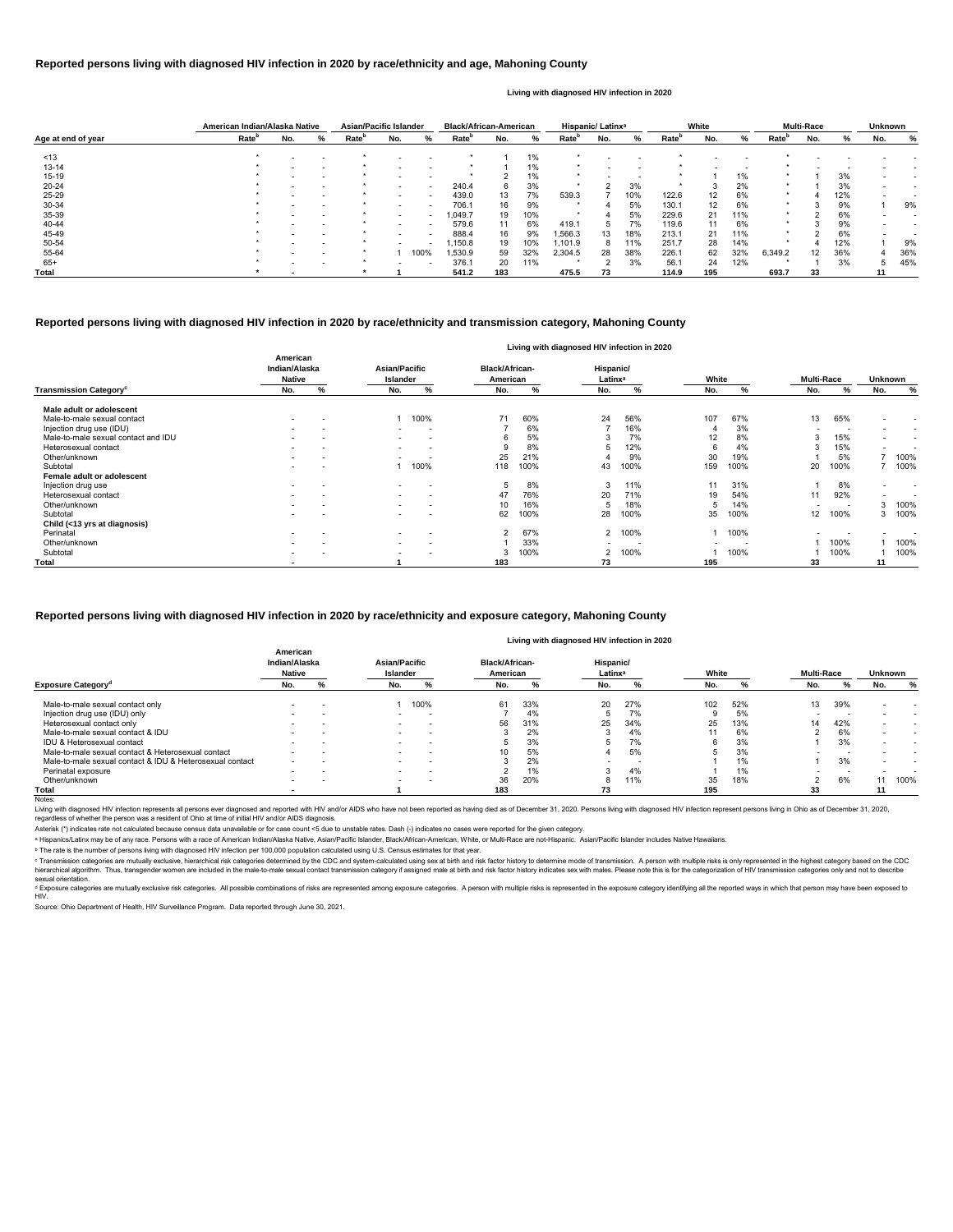## **Trends in reported persons living with diagnosed HIV infection by year of diagnosis and selected characteristics, Mahoning County, 2016-2020**

**Living with Diagnosed HIV Infection**

| Rate <sup>a</sup><br>Rate <sup>a</sup><br>Rate <sup>a</sup><br>Rate <sup>a</sup><br>Rate <sup>a</sup><br>%<br>%<br>%<br>No.<br>No.<br>No.<br><b>Characteristic</b><br>No.<br>No.<br>%<br>Sex at birth<br>327<br>308<br>68%<br>70%<br>334<br>71%<br>341<br>71%<br>351<br>Males<br>274.3<br>291.6<br>297.0<br>304.6<br>316.2<br>29%<br>Females<br>121.5<br>143<br>32%<br>142<br>30%<br>137<br>137<br>29%<br>126.0<br>145<br>120.7<br>116.9<br>117.4<br>Age at end of year<br>$\star$<br>$\ast$<br>~13<br>1%<br>2<br>$1\%$<br>$1\%$<br>1%<br>$\mathbf 1$<br>1<br>-1<br>1<br>1%<br>1%<br>1%<br>13-14<br>$\mathbf 1$<br>-1<br>-1<br>1<br>15-19<br>$\star$<br>$\star$<br>$\ast$<br>3<br>1%<br>1%<br>3<br>1%<br>$\ast$<br>2<br>1%<br>$^\ast$<br>4<br>4<br>20-24<br>22<br>5%<br>107.1<br>16<br>3%<br>150.8<br>90.4<br>13<br>3%<br>15<br>3%<br>111.1<br>88.6<br>12<br>25-29<br>7%<br>32<br>7%<br>39<br>8%<br>8%<br>33<br>247.5<br>36<br>230.6<br>270.2<br>243.0<br>36<br>226.2<br>30-34<br>30<br>7%<br>9%<br>8%<br>38<br>8%<br>36<br>241.5<br>332.0<br>41<br>316.3<br>40<br>295.0<br>272.6<br>35-39<br>154.5<br>4%<br>170.3<br>238.7<br>7%<br>320.3<br>9%<br>365.8<br>20<br>22<br>5%<br>31<br>41<br>46<br>9%<br>325.1<br>6%<br>6%<br>236.8<br>40-44<br>325.9<br>42<br>9%<br>238.1<br>30<br>223.3<br>28<br>30<br>41<br>45-49<br>13%<br>356.4<br>11%<br>52<br>11%<br>51<br>11%<br>52<br>405.4<br>57<br>50<br>376.4<br>381.1<br>405.1<br>50-54<br>21%<br>571.4<br>586.0<br>18%<br>506.6<br>71<br>15%<br>435.1<br>60<br>595.5<br>94<br>86<br>18%<br>85<br>55-64<br>376.5<br>29%<br>319.0<br>114<br>25%<br>133<br>28%<br>388.2<br>435.1<br>148<br>31%<br>504.3<br>166<br>135<br>$65+$<br>35<br>8%<br>37<br>8%<br>43<br>9%<br>48<br>10%<br>52<br>76.3<br>78.5<br>89.3<br>97.9<br>104.0<br>Race/Ethnicity <sup>b</sup><br>$\star$<br>1%<br>American Indian/Alaska Native<br>$\mathbf{1}$<br>$\star$<br>1%<br>Asian/Pacific Islander<br>$^\ast$<br>$\ast$<br>$1\%$<br>1%<br>$^\ast$<br>-1<br>-1<br>1<br>$\overline{\phantom{a}}$<br>Black/African-American<br>39%<br>39%<br>38%<br>180<br>38%<br>183<br>514.3<br>178<br>524.7<br>181<br>512.1<br>177<br>524.1<br>541.2<br>15%<br>533.8<br>69<br>15%<br>514.9<br>70<br>15%<br>483.8<br>71<br>480.6<br>71<br>15%<br>475.5<br>73<br>Hispanic/Latinx<br>88.2<br>White<br>34%<br>96.6<br>36%<br>102.0<br>38%<br>103.2<br>37%<br>114.9<br>195<br>155<br>169<br>177<br>178<br>Multi-Race<br>37<br>7%<br>37<br>8%<br>853.7<br>8%<br>842.8<br>37<br>8%<br>768.9<br>34<br>814.8<br>693.7<br>33<br>$\star$<br>2%<br>2%<br>2%<br>2%<br>11<br>$\star$<br>11<br>$\ast$<br>11<br>$^{\ast}$<br>11<br>Unknown<br>11<br>$\ast$<br>Race/Ethnicity <sup>b</sup> and Sex at birth<br>$\star$<br>American Indian/Alaska Native Males<br>1%<br>-1<br>American Indian/Alaska Native Females<br>$< 1\%$<br>1%<br>1%<br>Asian/Pacific Islander Males<br>$\mathbf{1}$<br>-1<br>1<br>Asian/Pacific Islander Females<br>25%<br>115<br>25%<br>121<br>26%<br>122<br>26%<br>120<br>Black/African-American Males<br>720.5<br>119<br>741.1<br>699.6<br>738.5<br>744.2<br>346.7<br>63<br>14%<br>331.2<br>13%<br>321.4<br>12%<br>323.1<br>58<br>12%<br>357.6<br>63<br><b>Black/African-American Females</b><br>60<br>58<br>584.0<br>42<br>9%<br>561.1<br>9%<br>549.6<br>10%<br>525.6<br>43<br>9%<br>495.3<br>43<br>Hispanic/Latino Males<br>42<br>45<br>27<br>$6\%$<br>28<br>6%<br>26<br>$6\%$<br>28<br>6%<br>30<br>Hispanic/Latina Females<br>471.0<br>458.3<br>424.8<br>449.8<br>400.7<br><b>White Males</b><br>144.1<br>123<br>29%<br>31%<br>27%<br>158.9<br>135<br>170.6<br>144<br>172.7<br>145<br>30%<br>193.6<br>160<br><b>White Females</b><br>35.4<br>37.0<br>37.3<br>40.2<br>32<br>7%<br>37.8<br>34<br>7%<br>33<br>7%<br>33<br>7%<br>35<br>Multi-Race Males<br>941.2<br>20<br>4%<br>965.5<br>4%<br>835.3<br>4%<br>1,036.0<br>5%<br>855.4<br>20<br>21<br>18<br>23<br>Multi-Race Females<br>769.6<br>17<br>4%<br>3%<br>16<br>3%<br>603.2<br>14<br>3%<br>722.3<br>16<br>705.8<br>537.4<br>13<br>$\star$<br>$\star$<br>$^\star$<br>$\star$<br>$\star$ |         | 2016 |    |    | 2017 |    | 2018 |    | 2019 |    |  | 2020 |       |  |
|-------------------------------------------------------------------------------------------------------------------------------------------------------------------------------------------------------------------------------------------------------------------------------------------------------------------------------------------------------------------------------------------------------------------------------------------------------------------------------------------------------------------------------------------------------------------------------------------------------------------------------------------------------------------------------------------------------------------------------------------------------------------------------------------------------------------------------------------------------------------------------------------------------------------------------------------------------------------------------------------------------------------------------------------------------------------------------------------------------------------------------------------------------------------------------------------------------------------------------------------------------------------------------------------------------------------------------------------------------------------------------------------------------------------------------------------------------------------------------------------------------------------------------------------------------------------------------------------------------------------------------------------------------------------------------------------------------------------------------------------------------------------------------------------------------------------------------------------------------------------------------------------------------------------------------------------------------------------------------------------------------------------------------------------------------------------------------------------------------------------------------------------------------------------------------------------------------------------------------------------------------------------------------------------------------------------------------------------------------------------------------------------------------------------------------------------------------------------------------------------------------------------------------------------------------------------------------------------------------------------------------------------------------------------------------------------------------------------------------------------------------------------------------------------------------------------------------------------------------------------------------------------------------------------------------------------------------------------------------------------------------------------------------------------------------------------------------------------------------------------------------------------------------------------------------------------------------------------------------------------------------------------------------------------------------------------------------------------------------------------------------------------------------------------------------------------------------------------------------------------------------------------------------------------------------------------------------------------------------------------------------------------------------------------------------------------------------------------------------------------------------------------------------------------------------------------------------------------------------------------------------------------------------------------------------------------------------------------------------------------------------------------------------------------------------|---------|------|----|----|------|----|------|----|------|----|--|------|-------|--|
|                                                                                                                                                                                                                                                                                                                                                                                                                                                                                                                                                                                                                                                                                                                                                                                                                                                                                                                                                                                                                                                                                                                                                                                                                                                                                                                                                                                                                                                                                                                                                                                                                                                                                                                                                                                                                                                                                                                                                                                                                                                                                                                                                                                                                                                                                                                                                                                                                                                                                                                                                                                                                                                                                                                                                                                                                                                                                                                                                                                                                                                                                                                                                                                                                                                                                                                                                                                                                                                                                                                                                                                                                                                                                                                                                                                                                                                                                                                                                                                                                                                       |         |      |    |    |      |    |      |    |      |    |  |      | %     |  |
|                                                                                                                                                                                                                                                                                                                                                                                                                                                                                                                                                                                                                                                                                                                                                                                                                                                                                                                                                                                                                                                                                                                                                                                                                                                                                                                                                                                                                                                                                                                                                                                                                                                                                                                                                                                                                                                                                                                                                                                                                                                                                                                                                                                                                                                                                                                                                                                                                                                                                                                                                                                                                                                                                                                                                                                                                                                                                                                                                                                                                                                                                                                                                                                                                                                                                                                                                                                                                                                                                                                                                                                                                                                                                                                                                                                                                                                                                                                                                                                                                                                       |         |      |    |    |      |    |      |    |      |    |  |      |       |  |
|                                                                                                                                                                                                                                                                                                                                                                                                                                                                                                                                                                                                                                                                                                                                                                                                                                                                                                                                                                                                                                                                                                                                                                                                                                                                                                                                                                                                                                                                                                                                                                                                                                                                                                                                                                                                                                                                                                                                                                                                                                                                                                                                                                                                                                                                                                                                                                                                                                                                                                                                                                                                                                                                                                                                                                                                                                                                                                                                                                                                                                                                                                                                                                                                                                                                                                                                                                                                                                                                                                                                                                                                                                                                                                                                                                                                                                                                                                                                                                                                                                                       |         |      |    |    |      |    |      |    |      |    |  |      | 71%   |  |
|                                                                                                                                                                                                                                                                                                                                                                                                                                                                                                                                                                                                                                                                                                                                                                                                                                                                                                                                                                                                                                                                                                                                                                                                                                                                                                                                                                                                                                                                                                                                                                                                                                                                                                                                                                                                                                                                                                                                                                                                                                                                                                                                                                                                                                                                                                                                                                                                                                                                                                                                                                                                                                                                                                                                                                                                                                                                                                                                                                                                                                                                                                                                                                                                                                                                                                                                                                                                                                                                                                                                                                                                                                                                                                                                                                                                                                                                                                                                                                                                                                                       |         |      |    |    |      |    |      |    |      |    |  |      | 29%   |  |
|                                                                                                                                                                                                                                                                                                                                                                                                                                                                                                                                                                                                                                                                                                                                                                                                                                                                                                                                                                                                                                                                                                                                                                                                                                                                                                                                                                                                                                                                                                                                                                                                                                                                                                                                                                                                                                                                                                                                                                                                                                                                                                                                                                                                                                                                                                                                                                                                                                                                                                                                                                                                                                                                                                                                                                                                                                                                                                                                                                                                                                                                                                                                                                                                                                                                                                                                                                                                                                                                                                                                                                                                                                                                                                                                                                                                                                                                                                                                                                                                                                                       |         |      |    |    |      |    |      |    |      |    |  |      |       |  |
|                                                                                                                                                                                                                                                                                                                                                                                                                                                                                                                                                                                                                                                                                                                                                                                                                                                                                                                                                                                                                                                                                                                                                                                                                                                                                                                                                                                                                                                                                                                                                                                                                                                                                                                                                                                                                                                                                                                                                                                                                                                                                                                                                                                                                                                                                                                                                                                                                                                                                                                                                                                                                                                                                                                                                                                                                                                                                                                                                                                                                                                                                                                                                                                                                                                                                                                                                                                                                                                                                                                                                                                                                                                                                                                                                                                                                                                                                                                                                                                                                                                       |         |      |    |    |      |    |      |    |      |    |  |      | $1\%$ |  |
|                                                                                                                                                                                                                                                                                                                                                                                                                                                                                                                                                                                                                                                                                                                                                                                                                                                                                                                                                                                                                                                                                                                                                                                                                                                                                                                                                                                                                                                                                                                                                                                                                                                                                                                                                                                                                                                                                                                                                                                                                                                                                                                                                                                                                                                                                                                                                                                                                                                                                                                                                                                                                                                                                                                                                                                                                                                                                                                                                                                                                                                                                                                                                                                                                                                                                                                                                                                                                                                                                                                                                                                                                                                                                                                                                                                                                                                                                                                                                                                                                                                       |         |      |    |    |      |    |      |    |      |    |  |      | 1%    |  |
|                                                                                                                                                                                                                                                                                                                                                                                                                                                                                                                                                                                                                                                                                                                                                                                                                                                                                                                                                                                                                                                                                                                                                                                                                                                                                                                                                                                                                                                                                                                                                                                                                                                                                                                                                                                                                                                                                                                                                                                                                                                                                                                                                                                                                                                                                                                                                                                                                                                                                                                                                                                                                                                                                                                                                                                                                                                                                                                                                                                                                                                                                                                                                                                                                                                                                                                                                                                                                                                                                                                                                                                                                                                                                                                                                                                                                                                                                                                                                                                                                                                       |         |      |    |    |      |    |      |    |      |    |  |      | 1%    |  |
|                                                                                                                                                                                                                                                                                                                                                                                                                                                                                                                                                                                                                                                                                                                                                                                                                                                                                                                                                                                                                                                                                                                                                                                                                                                                                                                                                                                                                                                                                                                                                                                                                                                                                                                                                                                                                                                                                                                                                                                                                                                                                                                                                                                                                                                                                                                                                                                                                                                                                                                                                                                                                                                                                                                                                                                                                                                                                                                                                                                                                                                                                                                                                                                                                                                                                                                                                                                                                                                                                                                                                                                                                                                                                                                                                                                                                                                                                                                                                                                                                                                       |         |      |    |    |      |    |      |    |      |    |  |      | 2%    |  |
|                                                                                                                                                                                                                                                                                                                                                                                                                                                                                                                                                                                                                                                                                                                                                                                                                                                                                                                                                                                                                                                                                                                                                                                                                                                                                                                                                                                                                                                                                                                                                                                                                                                                                                                                                                                                                                                                                                                                                                                                                                                                                                                                                                                                                                                                                                                                                                                                                                                                                                                                                                                                                                                                                                                                                                                                                                                                                                                                                                                                                                                                                                                                                                                                                                                                                                                                                                                                                                                                                                                                                                                                                                                                                                                                                                                                                                                                                                                                                                                                                                                       |         |      |    |    |      |    |      |    |      |    |  |      | 7%    |  |
|                                                                                                                                                                                                                                                                                                                                                                                                                                                                                                                                                                                                                                                                                                                                                                                                                                                                                                                                                                                                                                                                                                                                                                                                                                                                                                                                                                                                                                                                                                                                                                                                                                                                                                                                                                                                                                                                                                                                                                                                                                                                                                                                                                                                                                                                                                                                                                                                                                                                                                                                                                                                                                                                                                                                                                                                                                                                                                                                                                                                                                                                                                                                                                                                                                                                                                                                                                                                                                                                                                                                                                                                                                                                                                                                                                                                                                                                                                                                                                                                                                                       |         |      |    |    |      |    |      |    |      |    |  |      | 7%    |  |
|                                                                                                                                                                                                                                                                                                                                                                                                                                                                                                                                                                                                                                                                                                                                                                                                                                                                                                                                                                                                                                                                                                                                                                                                                                                                                                                                                                                                                                                                                                                                                                                                                                                                                                                                                                                                                                                                                                                                                                                                                                                                                                                                                                                                                                                                                                                                                                                                                                                                                                                                                                                                                                                                                                                                                                                                                                                                                                                                                                                                                                                                                                                                                                                                                                                                                                                                                                                                                                                                                                                                                                                                                                                                                                                                                                                                                                                                                                                                                                                                                                                       |         |      |    |    |      |    |      |    |      |    |  |      | 9%    |  |
|                                                                                                                                                                                                                                                                                                                                                                                                                                                                                                                                                                                                                                                                                                                                                                                                                                                                                                                                                                                                                                                                                                                                                                                                                                                                                                                                                                                                                                                                                                                                                                                                                                                                                                                                                                                                                                                                                                                                                                                                                                                                                                                                                                                                                                                                                                                                                                                                                                                                                                                                                                                                                                                                                                                                                                                                                                                                                                                                                                                                                                                                                                                                                                                                                                                                                                                                                                                                                                                                                                                                                                                                                                                                                                                                                                                                                                                                                                                                                                                                                                                       |         |      |    |    |      |    |      |    |      |    |  |      | 6%    |  |
|                                                                                                                                                                                                                                                                                                                                                                                                                                                                                                                                                                                                                                                                                                                                                                                                                                                                                                                                                                                                                                                                                                                                                                                                                                                                                                                                                                                                                                                                                                                                                                                                                                                                                                                                                                                                                                                                                                                                                                                                                                                                                                                                                                                                                                                                                                                                                                                                                                                                                                                                                                                                                                                                                                                                                                                                                                                                                                                                                                                                                                                                                                                                                                                                                                                                                                                                                                                                                                                                                                                                                                                                                                                                                                                                                                                                                                                                                                                                                                                                                                                       |         |      |    |    |      |    |      |    |      |    |  |      | 10%   |  |
|                                                                                                                                                                                                                                                                                                                                                                                                                                                                                                                                                                                                                                                                                                                                                                                                                                                                                                                                                                                                                                                                                                                                                                                                                                                                                                                                                                                                                                                                                                                                                                                                                                                                                                                                                                                                                                                                                                                                                                                                                                                                                                                                                                                                                                                                                                                                                                                                                                                                                                                                                                                                                                                                                                                                                                                                                                                                                                                                                                                                                                                                                                                                                                                                                                                                                                                                                                                                                                                                                                                                                                                                                                                                                                                                                                                                                                                                                                                                                                                                                                                       |         |      |    |    |      |    |      |    |      |    |  |      | 12%   |  |
|                                                                                                                                                                                                                                                                                                                                                                                                                                                                                                                                                                                                                                                                                                                                                                                                                                                                                                                                                                                                                                                                                                                                                                                                                                                                                                                                                                                                                                                                                                                                                                                                                                                                                                                                                                                                                                                                                                                                                                                                                                                                                                                                                                                                                                                                                                                                                                                                                                                                                                                                                                                                                                                                                                                                                                                                                                                                                                                                                                                                                                                                                                                                                                                                                                                                                                                                                                                                                                                                                                                                                                                                                                                                                                                                                                                                                                                                                                                                                                                                                                                       |         |      |    |    |      |    |      |    |      |    |  |      | 33%   |  |
|                                                                                                                                                                                                                                                                                                                                                                                                                                                                                                                                                                                                                                                                                                                                                                                                                                                                                                                                                                                                                                                                                                                                                                                                                                                                                                                                                                                                                                                                                                                                                                                                                                                                                                                                                                                                                                                                                                                                                                                                                                                                                                                                                                                                                                                                                                                                                                                                                                                                                                                                                                                                                                                                                                                                                                                                                                                                                                                                                                                                                                                                                                                                                                                                                                                                                                                                                                                                                                                                                                                                                                                                                                                                                                                                                                                                                                                                                                                                                                                                                                                       |         |      |    |    |      |    |      |    |      |    |  |      | 10%   |  |
|                                                                                                                                                                                                                                                                                                                                                                                                                                                                                                                                                                                                                                                                                                                                                                                                                                                                                                                                                                                                                                                                                                                                                                                                                                                                                                                                                                                                                                                                                                                                                                                                                                                                                                                                                                                                                                                                                                                                                                                                                                                                                                                                                                                                                                                                                                                                                                                                                                                                                                                                                                                                                                                                                                                                                                                                                                                                                                                                                                                                                                                                                                                                                                                                                                                                                                                                                                                                                                                                                                                                                                                                                                                                                                                                                                                                                                                                                                                                                                                                                                                       |         |      |    |    |      |    |      |    |      |    |  |      |       |  |
|                                                                                                                                                                                                                                                                                                                                                                                                                                                                                                                                                                                                                                                                                                                                                                                                                                                                                                                                                                                                                                                                                                                                                                                                                                                                                                                                                                                                                                                                                                                                                                                                                                                                                                                                                                                                                                                                                                                                                                                                                                                                                                                                                                                                                                                                                                                                                                                                                                                                                                                                                                                                                                                                                                                                                                                                                                                                                                                                                                                                                                                                                                                                                                                                                                                                                                                                                                                                                                                                                                                                                                                                                                                                                                                                                                                                                                                                                                                                                                                                                                                       |         |      |    |    |      |    |      |    |      |    |  |      |       |  |
|                                                                                                                                                                                                                                                                                                                                                                                                                                                                                                                                                                                                                                                                                                                                                                                                                                                                                                                                                                                                                                                                                                                                                                                                                                                                                                                                                                                                                                                                                                                                                                                                                                                                                                                                                                                                                                                                                                                                                                                                                                                                                                                                                                                                                                                                                                                                                                                                                                                                                                                                                                                                                                                                                                                                                                                                                                                                                                                                                                                                                                                                                                                                                                                                                                                                                                                                                                                                                                                                                                                                                                                                                                                                                                                                                                                                                                                                                                                                                                                                                                                       |         |      |    |    |      |    |      |    |      |    |  |      | 1%    |  |
|                                                                                                                                                                                                                                                                                                                                                                                                                                                                                                                                                                                                                                                                                                                                                                                                                                                                                                                                                                                                                                                                                                                                                                                                                                                                                                                                                                                                                                                                                                                                                                                                                                                                                                                                                                                                                                                                                                                                                                                                                                                                                                                                                                                                                                                                                                                                                                                                                                                                                                                                                                                                                                                                                                                                                                                                                                                                                                                                                                                                                                                                                                                                                                                                                                                                                                                                                                                                                                                                                                                                                                                                                                                                                                                                                                                                                                                                                                                                                                                                                                                       |         |      |    |    |      |    |      |    |      |    |  |      | 37%   |  |
|                                                                                                                                                                                                                                                                                                                                                                                                                                                                                                                                                                                                                                                                                                                                                                                                                                                                                                                                                                                                                                                                                                                                                                                                                                                                                                                                                                                                                                                                                                                                                                                                                                                                                                                                                                                                                                                                                                                                                                                                                                                                                                                                                                                                                                                                                                                                                                                                                                                                                                                                                                                                                                                                                                                                                                                                                                                                                                                                                                                                                                                                                                                                                                                                                                                                                                                                                                                                                                                                                                                                                                                                                                                                                                                                                                                                                                                                                                                                                                                                                                                       |         |      |    |    |      |    |      |    |      |    |  |      | 15%   |  |
|                                                                                                                                                                                                                                                                                                                                                                                                                                                                                                                                                                                                                                                                                                                                                                                                                                                                                                                                                                                                                                                                                                                                                                                                                                                                                                                                                                                                                                                                                                                                                                                                                                                                                                                                                                                                                                                                                                                                                                                                                                                                                                                                                                                                                                                                                                                                                                                                                                                                                                                                                                                                                                                                                                                                                                                                                                                                                                                                                                                                                                                                                                                                                                                                                                                                                                                                                                                                                                                                                                                                                                                                                                                                                                                                                                                                                                                                                                                                                                                                                                                       |         |      |    |    |      |    |      |    |      |    |  |      | 39%   |  |
|                                                                                                                                                                                                                                                                                                                                                                                                                                                                                                                                                                                                                                                                                                                                                                                                                                                                                                                                                                                                                                                                                                                                                                                                                                                                                                                                                                                                                                                                                                                                                                                                                                                                                                                                                                                                                                                                                                                                                                                                                                                                                                                                                                                                                                                                                                                                                                                                                                                                                                                                                                                                                                                                                                                                                                                                                                                                                                                                                                                                                                                                                                                                                                                                                                                                                                                                                                                                                                                                                                                                                                                                                                                                                                                                                                                                                                                                                                                                                                                                                                                       |         |      |    |    |      |    |      |    |      |    |  |      | 7%    |  |
|                                                                                                                                                                                                                                                                                                                                                                                                                                                                                                                                                                                                                                                                                                                                                                                                                                                                                                                                                                                                                                                                                                                                                                                                                                                                                                                                                                                                                                                                                                                                                                                                                                                                                                                                                                                                                                                                                                                                                                                                                                                                                                                                                                                                                                                                                                                                                                                                                                                                                                                                                                                                                                                                                                                                                                                                                                                                                                                                                                                                                                                                                                                                                                                                                                                                                                                                                                                                                                                                                                                                                                                                                                                                                                                                                                                                                                                                                                                                                                                                                                                       |         |      |    |    |      |    |      |    |      |    |  |      | 2%    |  |
|                                                                                                                                                                                                                                                                                                                                                                                                                                                                                                                                                                                                                                                                                                                                                                                                                                                                                                                                                                                                                                                                                                                                                                                                                                                                                                                                                                                                                                                                                                                                                                                                                                                                                                                                                                                                                                                                                                                                                                                                                                                                                                                                                                                                                                                                                                                                                                                                                                                                                                                                                                                                                                                                                                                                                                                                                                                                                                                                                                                                                                                                                                                                                                                                                                                                                                                                                                                                                                                                                                                                                                                                                                                                                                                                                                                                                                                                                                                                                                                                                                                       |         |      |    |    |      |    |      |    |      |    |  |      |       |  |
|                                                                                                                                                                                                                                                                                                                                                                                                                                                                                                                                                                                                                                                                                                                                                                                                                                                                                                                                                                                                                                                                                                                                                                                                                                                                                                                                                                                                                                                                                                                                                                                                                                                                                                                                                                                                                                                                                                                                                                                                                                                                                                                                                                                                                                                                                                                                                                                                                                                                                                                                                                                                                                                                                                                                                                                                                                                                                                                                                                                                                                                                                                                                                                                                                                                                                                                                                                                                                                                                                                                                                                                                                                                                                                                                                                                                                                                                                                                                                                                                                                                       |         |      |    |    |      |    |      |    |      |    |  |      |       |  |
|                                                                                                                                                                                                                                                                                                                                                                                                                                                                                                                                                                                                                                                                                                                                                                                                                                                                                                                                                                                                                                                                                                                                                                                                                                                                                                                                                                                                                                                                                                                                                                                                                                                                                                                                                                                                                                                                                                                                                                                                                                                                                                                                                                                                                                                                                                                                                                                                                                                                                                                                                                                                                                                                                                                                                                                                                                                                                                                                                                                                                                                                                                                                                                                                                                                                                                                                                                                                                                                                                                                                                                                                                                                                                                                                                                                                                                                                                                                                                                                                                                                       |         |      |    |    |      |    |      |    |      |    |  |      |       |  |
|                                                                                                                                                                                                                                                                                                                                                                                                                                                                                                                                                                                                                                                                                                                                                                                                                                                                                                                                                                                                                                                                                                                                                                                                                                                                                                                                                                                                                                                                                                                                                                                                                                                                                                                                                                                                                                                                                                                                                                                                                                                                                                                                                                                                                                                                                                                                                                                                                                                                                                                                                                                                                                                                                                                                                                                                                                                                                                                                                                                                                                                                                                                                                                                                                                                                                                                                                                                                                                                                                                                                                                                                                                                                                                                                                                                                                                                                                                                                                                                                                                                       |         |      |    |    |      |    |      |    |      |    |  |      | 1%    |  |
|                                                                                                                                                                                                                                                                                                                                                                                                                                                                                                                                                                                                                                                                                                                                                                                                                                                                                                                                                                                                                                                                                                                                                                                                                                                                                                                                                                                                                                                                                                                                                                                                                                                                                                                                                                                                                                                                                                                                                                                                                                                                                                                                                                                                                                                                                                                                                                                                                                                                                                                                                                                                                                                                                                                                                                                                                                                                                                                                                                                                                                                                                                                                                                                                                                                                                                                                                                                                                                                                                                                                                                                                                                                                                                                                                                                                                                                                                                                                                                                                                                                       |         |      |    |    |      |    |      |    |      |    |  |      |       |  |
|                                                                                                                                                                                                                                                                                                                                                                                                                                                                                                                                                                                                                                                                                                                                                                                                                                                                                                                                                                                                                                                                                                                                                                                                                                                                                                                                                                                                                                                                                                                                                                                                                                                                                                                                                                                                                                                                                                                                                                                                                                                                                                                                                                                                                                                                                                                                                                                                                                                                                                                                                                                                                                                                                                                                                                                                                                                                                                                                                                                                                                                                                                                                                                                                                                                                                                                                                                                                                                                                                                                                                                                                                                                                                                                                                                                                                                                                                                                                                                                                                                                       |         |      |    |    |      |    |      |    |      |    |  |      | 24%   |  |
|                                                                                                                                                                                                                                                                                                                                                                                                                                                                                                                                                                                                                                                                                                                                                                                                                                                                                                                                                                                                                                                                                                                                                                                                                                                                                                                                                                                                                                                                                                                                                                                                                                                                                                                                                                                                                                                                                                                                                                                                                                                                                                                                                                                                                                                                                                                                                                                                                                                                                                                                                                                                                                                                                                                                                                                                                                                                                                                                                                                                                                                                                                                                                                                                                                                                                                                                                                                                                                                                                                                                                                                                                                                                                                                                                                                                                                                                                                                                                                                                                                                       |         |      |    |    |      |    |      |    |      |    |  |      | 13%   |  |
|                                                                                                                                                                                                                                                                                                                                                                                                                                                                                                                                                                                                                                                                                                                                                                                                                                                                                                                                                                                                                                                                                                                                                                                                                                                                                                                                                                                                                                                                                                                                                                                                                                                                                                                                                                                                                                                                                                                                                                                                                                                                                                                                                                                                                                                                                                                                                                                                                                                                                                                                                                                                                                                                                                                                                                                                                                                                                                                                                                                                                                                                                                                                                                                                                                                                                                                                                                                                                                                                                                                                                                                                                                                                                                                                                                                                                                                                                                                                                                                                                                                       |         |      |    |    |      |    |      |    |      |    |  |      | 9%    |  |
|                                                                                                                                                                                                                                                                                                                                                                                                                                                                                                                                                                                                                                                                                                                                                                                                                                                                                                                                                                                                                                                                                                                                                                                                                                                                                                                                                                                                                                                                                                                                                                                                                                                                                                                                                                                                                                                                                                                                                                                                                                                                                                                                                                                                                                                                                                                                                                                                                                                                                                                                                                                                                                                                                                                                                                                                                                                                                                                                                                                                                                                                                                                                                                                                                                                                                                                                                                                                                                                                                                                                                                                                                                                                                                                                                                                                                                                                                                                                                                                                                                                       |         |      |    |    |      |    |      |    |      |    |  |      | 6%    |  |
|                                                                                                                                                                                                                                                                                                                                                                                                                                                                                                                                                                                                                                                                                                                                                                                                                                                                                                                                                                                                                                                                                                                                                                                                                                                                                                                                                                                                                                                                                                                                                                                                                                                                                                                                                                                                                                                                                                                                                                                                                                                                                                                                                                                                                                                                                                                                                                                                                                                                                                                                                                                                                                                                                                                                                                                                                                                                                                                                                                                                                                                                                                                                                                                                                                                                                                                                                                                                                                                                                                                                                                                                                                                                                                                                                                                                                                                                                                                                                                                                                                                       |         |      |    |    |      |    |      |    |      |    |  |      | 32%   |  |
|                                                                                                                                                                                                                                                                                                                                                                                                                                                                                                                                                                                                                                                                                                                                                                                                                                                                                                                                                                                                                                                                                                                                                                                                                                                                                                                                                                                                                                                                                                                                                                                                                                                                                                                                                                                                                                                                                                                                                                                                                                                                                                                                                                                                                                                                                                                                                                                                                                                                                                                                                                                                                                                                                                                                                                                                                                                                                                                                                                                                                                                                                                                                                                                                                                                                                                                                                                                                                                                                                                                                                                                                                                                                                                                                                                                                                                                                                                                                                                                                                                                       |         |      |    |    |      |    |      |    |      |    |  |      | 7%    |  |
|                                                                                                                                                                                                                                                                                                                                                                                                                                                                                                                                                                                                                                                                                                                                                                                                                                                                                                                                                                                                                                                                                                                                                                                                                                                                                                                                                                                                                                                                                                                                                                                                                                                                                                                                                                                                                                                                                                                                                                                                                                                                                                                                                                                                                                                                                                                                                                                                                                                                                                                                                                                                                                                                                                                                                                                                                                                                                                                                                                                                                                                                                                                                                                                                                                                                                                                                                                                                                                                                                                                                                                                                                                                                                                                                                                                                                                                                                                                                                                                                                                                       |         |      |    |    |      |    |      |    |      |    |  |      | 4%    |  |
|                                                                                                                                                                                                                                                                                                                                                                                                                                                                                                                                                                                                                                                                                                                                                                                                                                                                                                                                                                                                                                                                                                                                                                                                                                                                                                                                                                                                                                                                                                                                                                                                                                                                                                                                                                                                                                                                                                                                                                                                                                                                                                                                                                                                                                                                                                                                                                                                                                                                                                                                                                                                                                                                                                                                                                                                                                                                                                                                                                                                                                                                                                                                                                                                                                                                                                                                                                                                                                                                                                                                                                                                                                                                                                                                                                                                                                                                                                                                                                                                                                                       |         |      |    |    |      |    |      |    |      |    |  |      | 3%    |  |
|                                                                                                                                                                                                                                                                                                                                                                                                                                                                                                                                                                                                                                                                                                                                                                                                                                                                                                                                                                                                                                                                                                                                                                                                                                                                                                                                                                                                                                                                                                                                                                                                                                                                                                                                                                                                                                                                                                                                                                                                                                                                                                                                                                                                                                                                                                                                                                                                                                                                                                                                                                                                                                                                                                                                                                                                                                                                                                                                                                                                                                                                                                                                                                                                                                                                                                                                                                                                                                                                                                                                                                                                                                                                                                                                                                                                                                                                                                                                                                                                                                                       | Unknown |      | 11 | 2% | 11   | 2% | 11   | 2% | 11   | 2% |  | 11   | 2%    |  |
| <b>Total</b><br>196.1<br>451<br>204.1<br>469<br>205.1<br>471<br>209.0<br>478<br>219.4<br>496                                                                                                                                                                                                                                                                                                                                                                                                                                                                                                                                                                                                                                                                                                                                                                                                                                                                                                                                                                                                                                                                                                                                                                                                                                                                                                                                                                                                                                                                                                                                                                                                                                                                                                                                                                                                                                                                                                                                                                                                                                                                                                                                                                                                                                                                                                                                                                                                                                                                                                                                                                                                                                                                                                                                                                                                                                                                                                                                                                                                                                                                                                                                                                                                                                                                                                                                                                                                                                                                                                                                                                                                                                                                                                                                                                                                                                                                                                                                                          |         |      |    |    |      |    |      |    |      |    |  |      |       |  |

Living with diagnosed HIV infection by year (2016-2020) represents all persons ever diagnosed and reported with HIV and/or AIDS who have not been reported as having died as of December 31 of the corresponding year. Persons living with diagnosed HIV infection represent persons living in Ohio as of December 31 of the corresponding year, regardless of whether the person was a resident of Ohio at time of initial HIV and/or AIDS diagnosis.

Asterisk (\*) indicates rate not calculated for case count <5 due to unstable rates. Dash (-) indicates no cases were reported for the given category.

<sup>a</sup> The rate is the number of persons living with diagnosed HIV infection per 100,000 population calculated using U.S. Census estimates for that year.

ᵇ Hispanics/Latinx may be of any race. Persons with a race of American Indian/Alaska Native, Asian/Pacific Islander, Black/African-American, White, or Multi-Race are not-Hispanic. Asian/Pacific Islander includes Native Hawaiians.